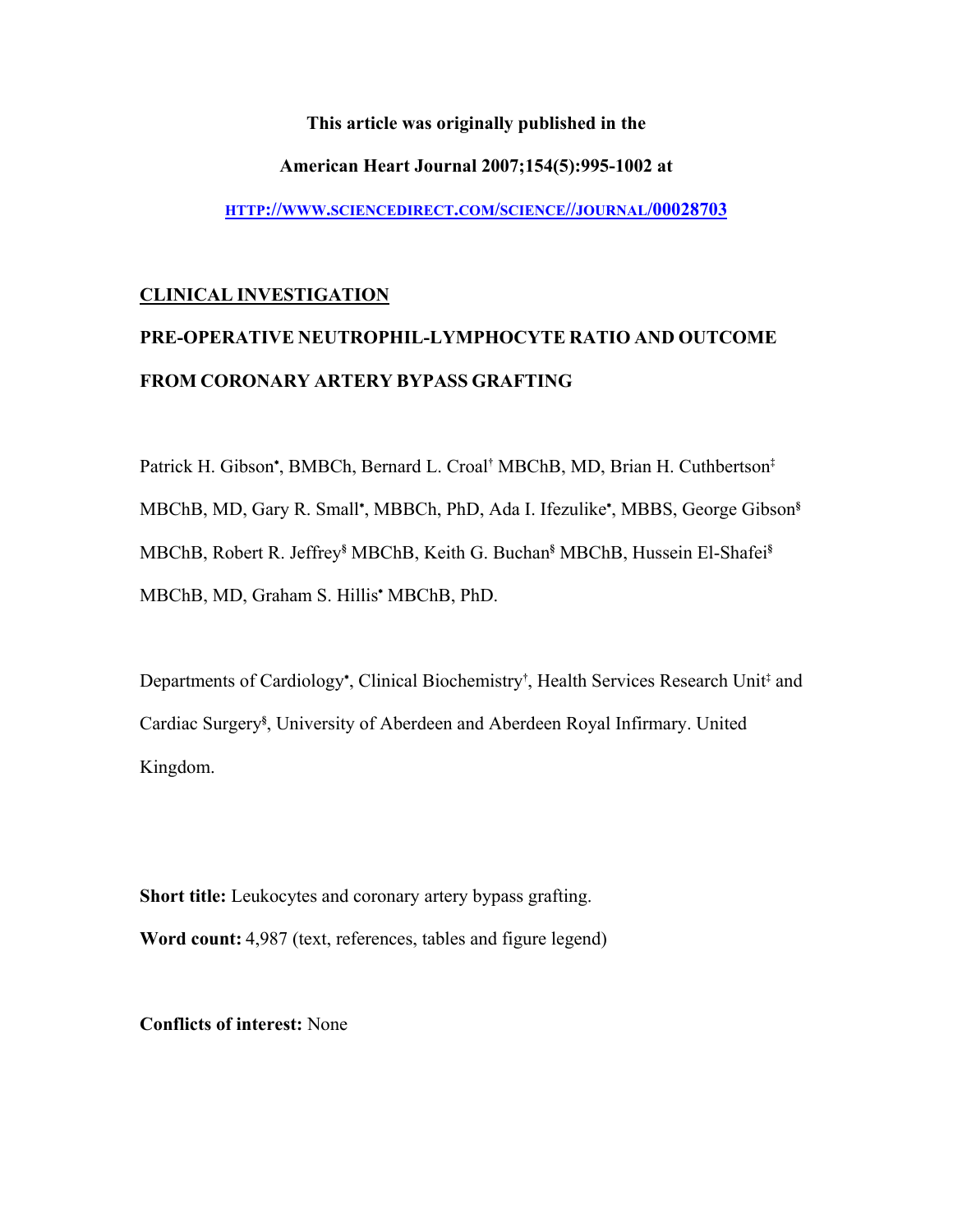**Address for correspondence:** Dr Graham Hillis, Senior Lecturer in Cardiology,

Department of Cardiology, Aberdeen Royal Infirmary, Aberdeen, AB25 2ZN, United Kingdom. Tel. +44 1224 558810, Fax. +44 1224 554329, E-mail [g.hillis@abdn.ac.uk](mailto:g.hillis@abdn.ac.uk).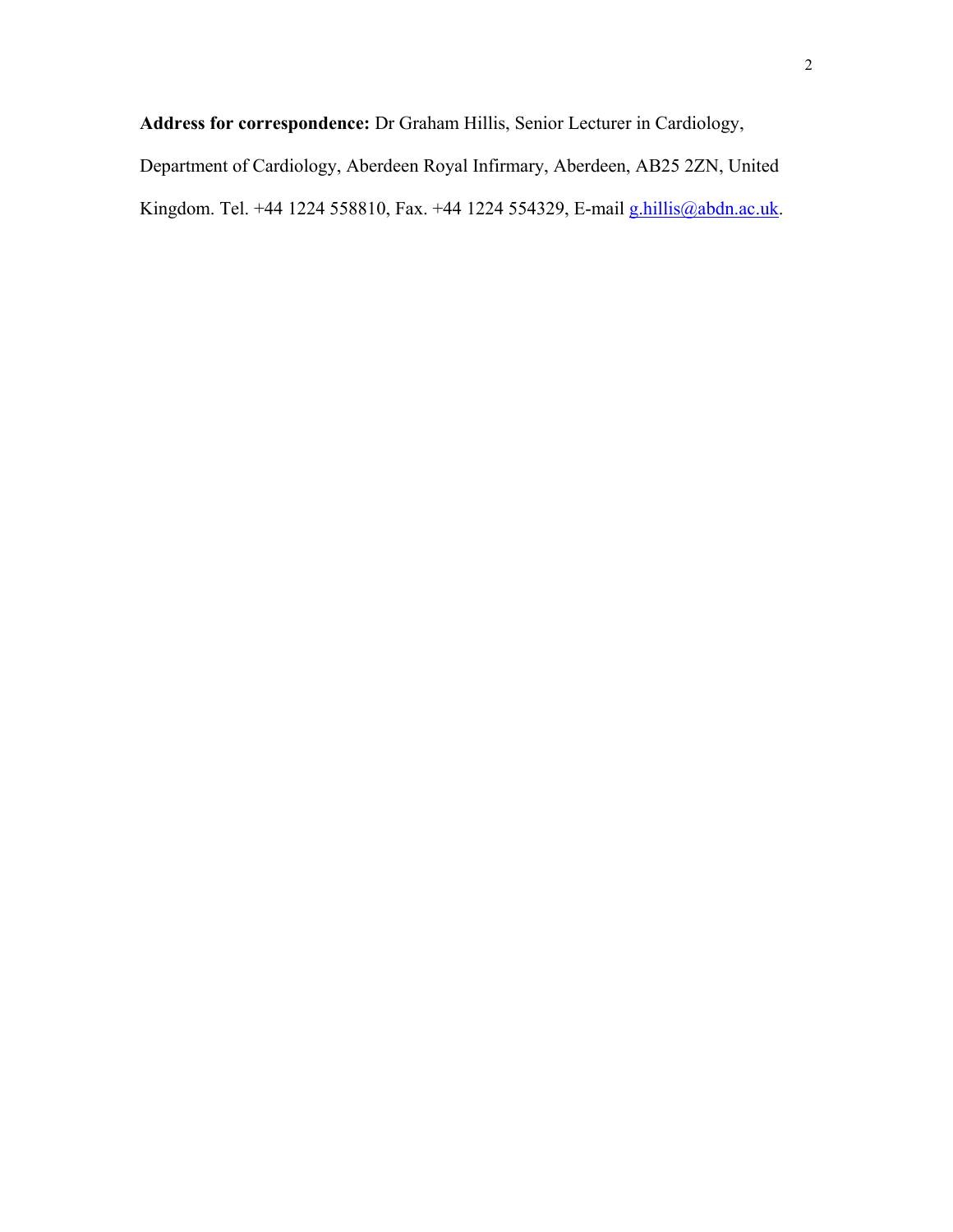#### **ABSTRACT**

**Background.** An elevated pre-operative white cell count (WCC) has been associated with a worse outcome following coronary artery bypass grafting **(**CABG). Leukocyte sub-types, and in particular the N/L ratio, may, however, convey superior prognostic information. We hypothesized that the N/L ratio would predict the outcome of patients undergoing surgical revascularization. The current study tests this hypothesis.

**Methods.** Baseline clinical details were obtained prospectively in 1,938 patients undergoing CABG. The differential leukocyte was measured 1 day before surgery and patients were followed-up 3.6 years later. The primary end-point was all-cause mortality. **Results.** The pre-operative N/L ratio was a powerful univariable predictor of mortality (hazard ratio  $[HR]$  1.13 per unit,  $p<0.001$ ). In a backward conditional model, including all other study variables, it remained a strong predictor (HR  $1.09$  per unit,  $p=0.004$ ). In a further model, including the European system for cardiac operative risk evaluation, the N/L ratio remained an independent predictor (HR 1.08 per unit, p=0.008). Likewise, it was an independent predictor of cardiovascular mortality and predicted death in the subgroup of patients with a normal WCC (<10 x  $10^9$  per litre). This excess hazard was concentrated in patients with a N/L ratio in the upper quartile  $(>=3.36)$ .

**Conclusion.** An elevated N/L ratio is associated with a poorer survival after CABG. This prognostic utility is independent of other recognized risk factors.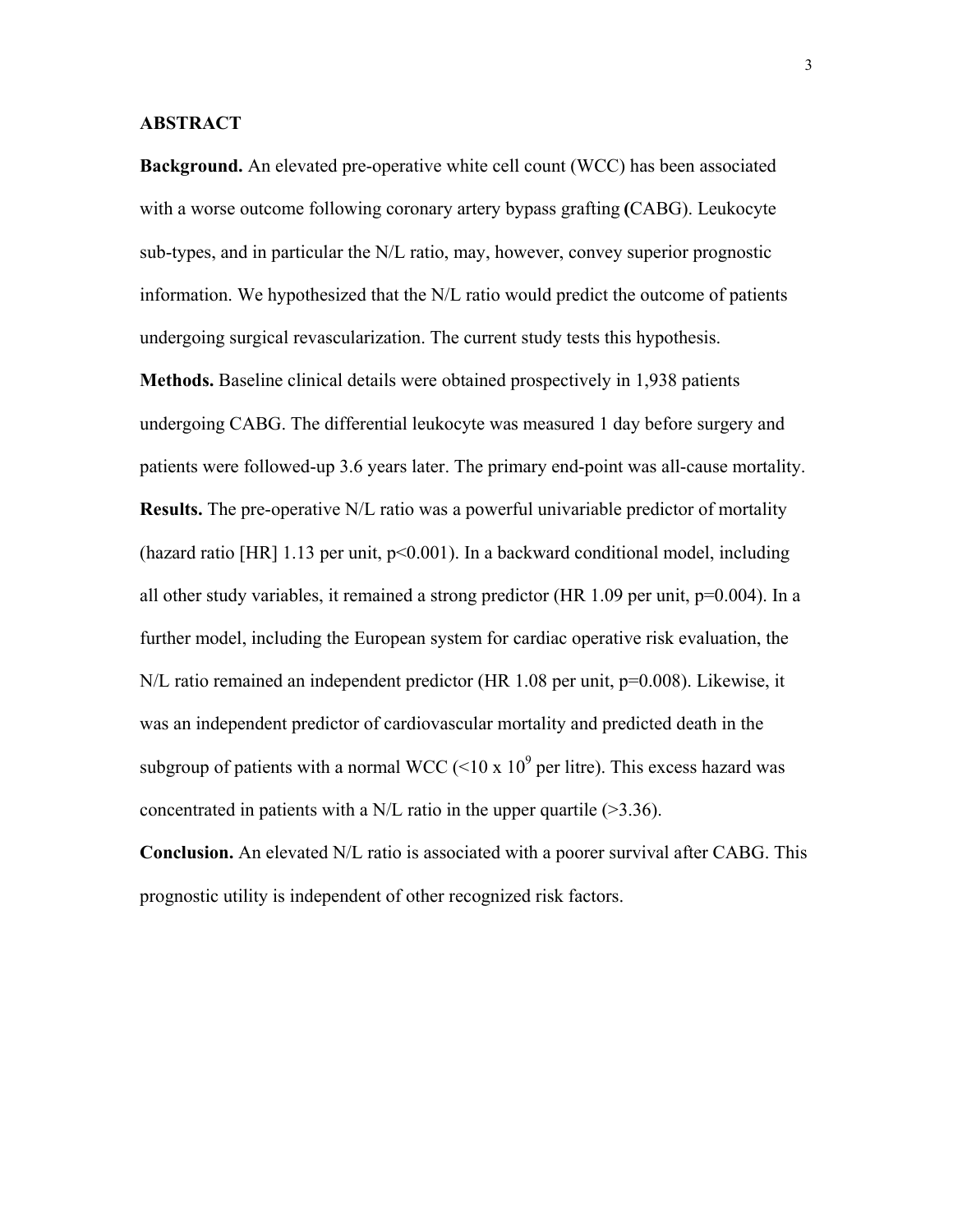Coronary artery bypass grafting (CABG) is associated with a small but significant incidence of morbidity and mortality. While methods of risk assessment, such as the European system for cardiac operative risk evaluation (EuroSCORE), are widely employed, there are limits to their predictive ability.<sup>1</sup> There remains, therefore, a need for additional methods of risk stratification, particularly if these are easily obtained and widely available.

The role of low-grade inflammation in the pathogenesis of atherosclerosis and its acute complications is well-recognized, $2$  and several biological markers of inflammation predict cardiovascular risk.<sup>3,4</sup> One of the most readily available indices is the total leukocyte count. This foretells cardiovascular events in unselected adults,  $5,6$  in patients with stable angina,<sup>7,8</sup> and in the acute coronary syndromes.<sup>9,10</sup> The total white cell count (WCC) has also been recently found to predict mortality following  $CABG$ <sup>11-13</sup>. This may reflect an association with the severity and/or activity of atherosclerosis. It may also be due to direct cardiac and vascular injury initiated by leukocytes following myocardial ischemia.

The total leukocyte count does, however, have limitations – the link between leukocytosis and outcome is complex and non-linear,  $14,15$  not all studies reveal an independent association<sup>16</sup> and many have demonstrated confounding relationships with other risk factors such as smoking.<sup>17</sup> There is, therefore, interest in analysis of white cell subtypes. For example, much of the predictive power of the total leukocyte count is contained in the neutrophil component.<sup>18-20</sup> Likewise, a reduced lymphocyte count has also been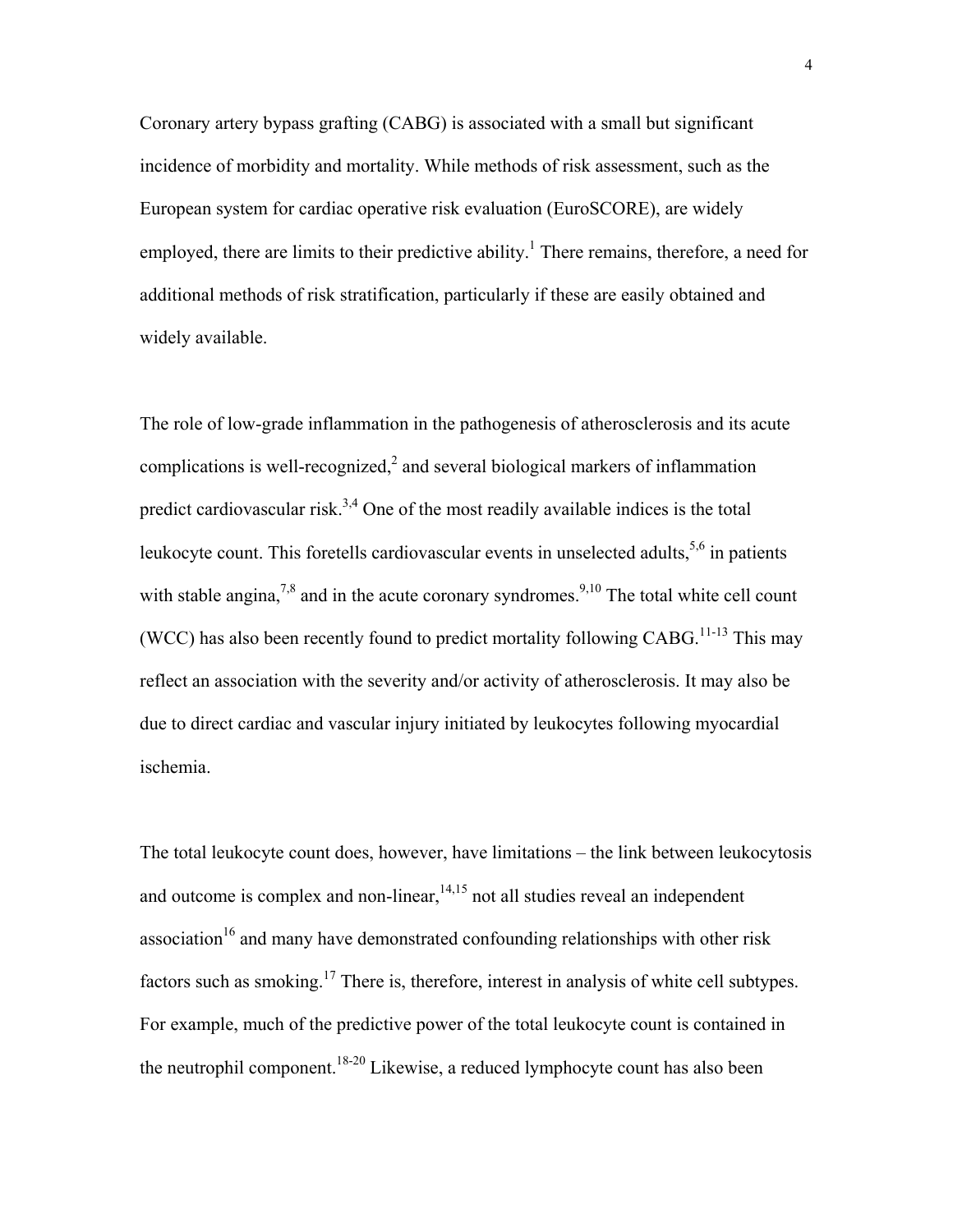associated with poorer prognosis.<sup>15,21,22</sup> The predictive value of these indices has been combined by calculating the neutrophil/lymphocyte (N/L) ratio. This may be a more powerful predictor of cardiovascular risk than the total WCC or individual white cell subtypes.<sup>23,24,25</sup> However, the prognostic utility of the N/L ratio has not previously been evaluated in patients undergoing surgical revascularization. We hypothesized that, particularly given the relationship between leukocytes and the myocardial and vascular injury that follows ischemia, the N/L ratio would predict outcome in this setting.

#### **METHODS**

The study complies with the Declaration of Helsinki and ethical approval was granted by the local Research Ethics Committee. Between April 2000 and March 2004, 2,076 consecutive patients underwent CABG in our institution. Seventy-six patients who underwent emergency surgery and/or CABG within 1 week of acute myocardial infarction were excluded, as were 62 patients who had no pre-operative (<1 week before CABG) leukocyte count available. The study cohort comprised the remaining 1,938 subjects. Baseline clinical data, including Canadian Cardiovascular Society angina status, New York Heart Association functional class and the EuroSCORE, were collected prospectively.

Two hundred and eight patients (10.7%) underwent other major operative procedures in addition to CABG. These included 191 valve replacement or repair procedures (145 aortic [1 with aortic root replacement], 43 mitral and 3 combined aortic and mitral). There were 9 left ventricular aneurysm resections, 3 thoracic aortic procedures (without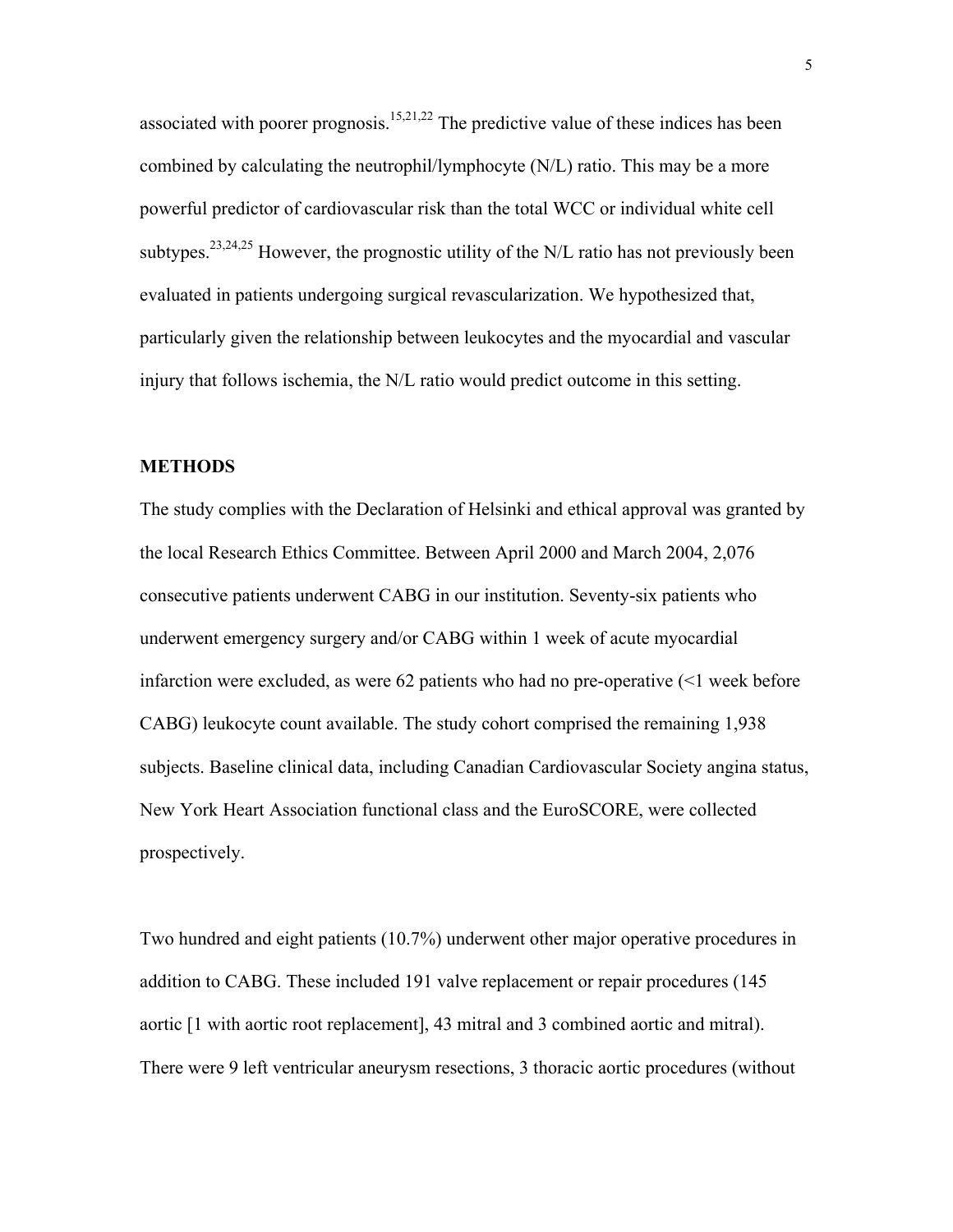valve replacement), 2 atrial myxoma resections, 2 ventricular septal defect repairs and 1 pericardiectomy.

All analyses used the blood sample obtained immediately prior to surgery. Differential leukocyte count was obtained using an Advia 2120 Hematology System (Bayer HealthCare, Tarrytown, NY). This automated analyser exhibits an excellent correlation with manual cell counts and has co-efficients of variation of <2.5% for the total white cell count,  $\leq$  1.5% for the neutrophil count and  $\leq$  2.9% for the lymphocyte count.<sup>26</sup> The total WCC, neutrophil, lymphocyte and monocyte counts were recorded. In addition, the preoperative N/L ratio was calculated.

#### **Follow up**

Patients were followed up using a vital events search by the General Register Office for Scotland. The primary end-point was all-cause mortality. Cause of death was defined as cardiac if this was listed as the primary cause or a contributory factor on the death certificate. The duration of hospitalization was also recorded.

#### **Statistical analyses**

Categorical data are summarized using absolute values (percentage). Normally distributed continuous data are presented as mean (standard deviation) or, where skewed, as median (interquartile range). Survival was described using the Kaplan-Meier method and comparison made using the log-rank statistic. Estimations of risk were performed using Cox regression. Backward conditional multivariable models of survival were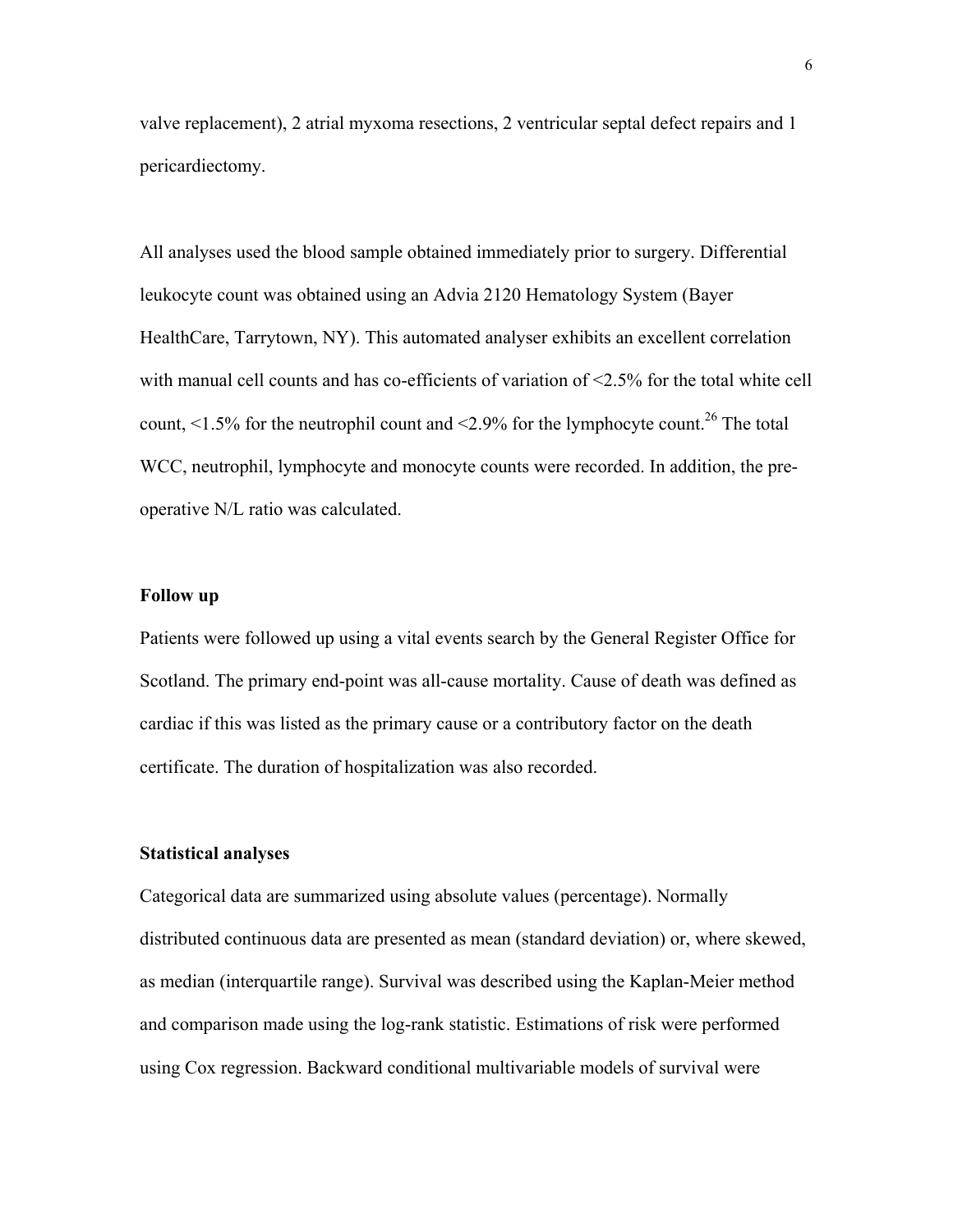developed. One of these included all variables and a second included white cell indices plus the EuroSCORE. Retention in these models was set at a significance level of <0.05.

The hazard associated with different quartiles of N/L ratio was assessed using Cox regression, using either the lowest quartile as the reference or comparing the upper quartile with all others. Power calculations for the log-rank test were used as an approximate method to assess whether the Cox regression would have sufficient power to detect differences in hazard between the quartiles. In a comparison of two groups of 483 patients (the minimum number in each quartile) a hazard ratio of 2 could be detected with 95% power with a minimum of 100 events (deaths) in the two groups combined.

Comparisons of the clinical characteristics and the duration of post-operative hospital stay of patients with differing quartiles of N/L ratio were compared using the chi-squared test for trend (for categorical variables) and analysis of variance or the Jonckheere-Terpstra test (for normally and non-normally distributed continuous variables respectively). SPSS version 13.0 (SPSS Inc., Chicago, Illinois) was used for all analyses.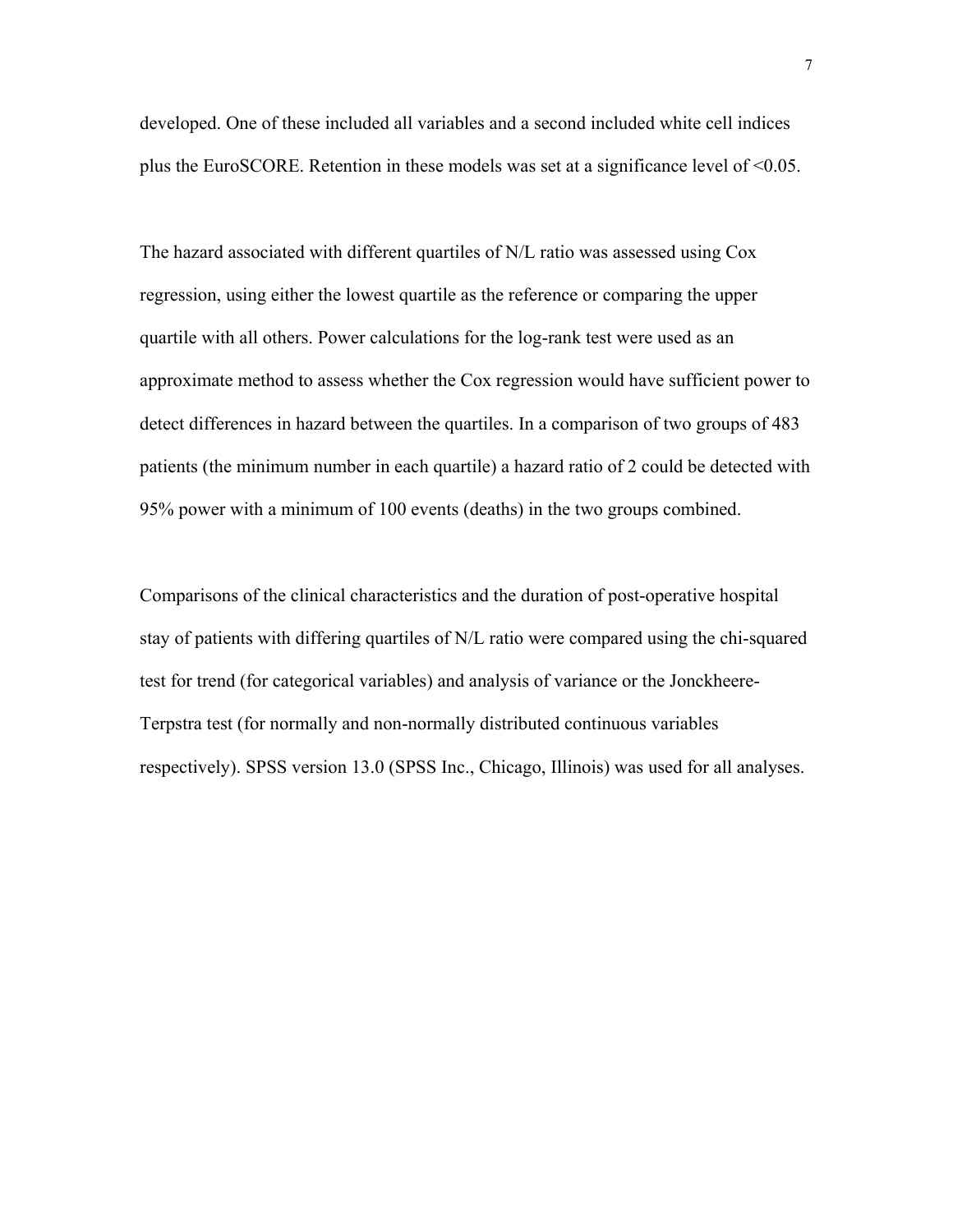#### **RESULTS**

#### **Patient population and outcome**

The study cohort were predominantly male with a median age of 66 years (table I). The differential leukocyte count was measured a median of 1 (1-3) day before surgery. The median total WCC was 7.5 (6.4-8.9) x  $10^9$  per litre with a median N/L ratio of 2.43 (1.86-3.36). Two-hundred and twenty six patients (12%) had a WCC above 10 x  $10<sup>9</sup>$  per litre. Vital status data were available for all patients. During a median of 3.6 (1.4-4.7) years follow-up 177 patients (9%) died, 154 from primarily or partly cardiovascular causes. Fifty deaths (28%) occurred within the first 30-days of surgery.

#### **Univariable predictors of mortality**

The total WCC was not predictive of mortality (table I). This remained the case even when the total WCC was divided in to categories  $(5, 6.0, 7.9, 8.0, 9.9, 10.0, 11.9, \text{and} >12.$ x 10<sup>9</sup> per litre) or quartiles (HR 1.01, p=0.86 and HR 0.79 for upper quartile  $\nu$  lowest quartile, p=0.29, respectively). A higher neutrophil count was associated with an increased risk of death, whereas a lower pre-operative lymphocyte count was a strong univariable predictor of mortality: as was the pre-operative N/L ratio (table I).

#### **Multivariable predictors of mortality**

The neutrophil and lymphocyte counts and the N/L ratio are mathematically related. The N/L ratio was a stronger univariable predictor of outcome ( $\chi^2$  27.4) than the neutrophil count ( $\chi^2$  3.2) or lymphocyte count ( $\chi^2$  18.4) and, in this cohort, when the N/L ratio was used its components provided no additional prognostic information. Therefore, the N/L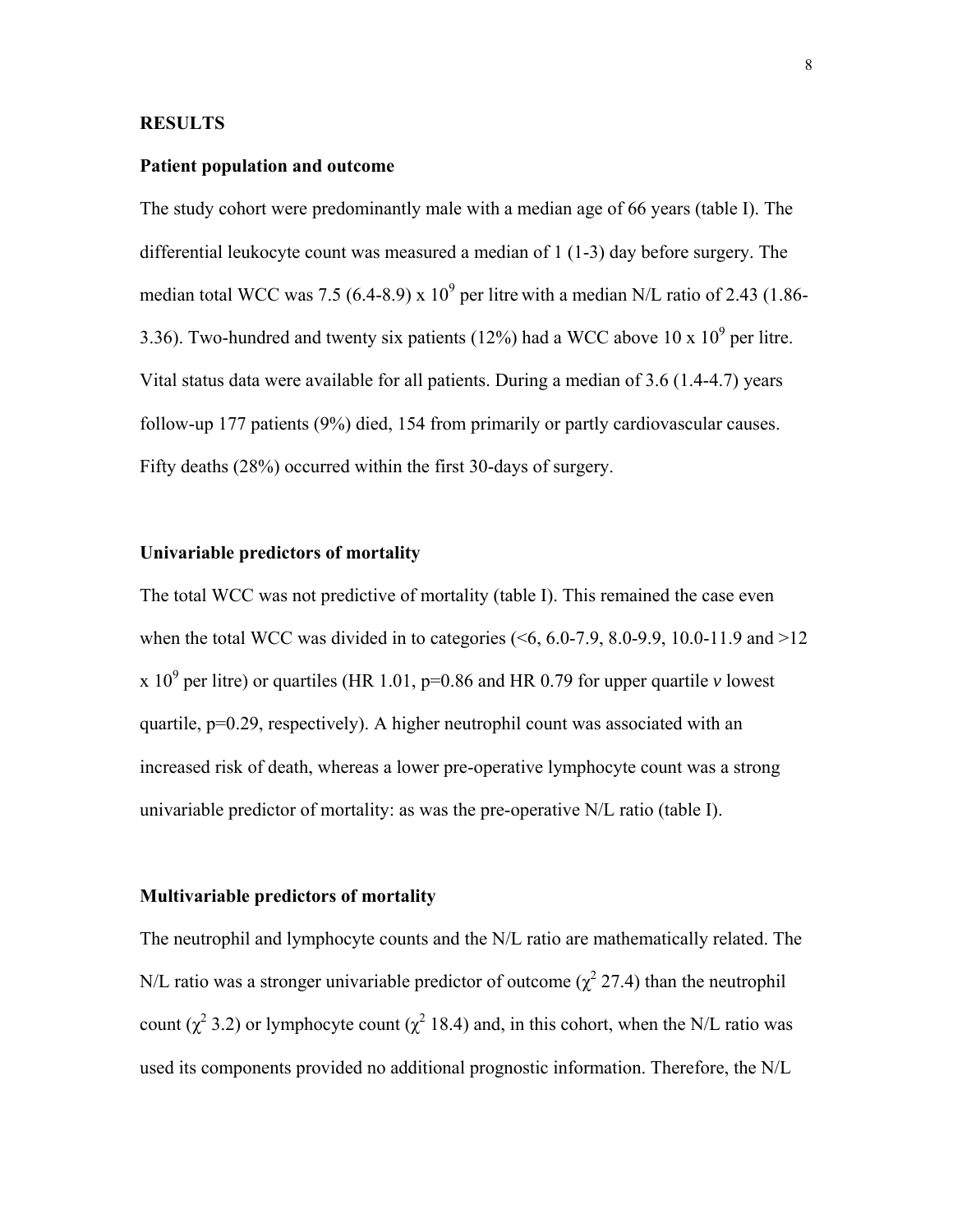ratio was entered in all subsequent regression models. Likewise, cardiopulmonary bypass and cross-clamp times are closely related. The former was, however, the stronger predictor of outcome and, when this was available, cross-clamp time provided no incremental information regarding prognosis. Cardiopulmonary bypass time was, therefore, used in all multivariable models.

The first model included all variables shown in table I except EuroSCORE - which is a composite that includes several of these parameters and is widely used to predict perioperative risk, but has also been demonstrated to be a useful predictor of long-term outcome.27-29 The independent predictors of mortality in this model are shown in table II. In a further model, including the pre-operative total WCC, the pre-operative monocyte count, the pre-operative N/L ratio and EuroSCORE, the only independent predictors of outcome were the N/L ratio (HR 1.08 per unit,  $95\%$  CI 1.02-1.15, p=0.008) and the EuroSCORE (HR 1.25 per unit, 95% CI 1.19-1.32, p<0.001).

#### **Secondary analyses**

#### *Cardiovascular mortality*

When only cardiovascular death was considered an end-point, the N/L ratio remained a univariable predictor (HR 1.12 per unit,  $95\%$  CI 1.06-1.18, p<0.001), as did the preoperative lymphocyte (HR 0.57 per  $1x10^9$  per litre, 95% CI 0.44-0.75, p<0.001) and monocyte (HR 1.59 per  $1x10^9$  per litre, 95% CI 1.16-2.17, p=0.004) counts. In contrast, neither the total WCC (HR 0.97 per  $1x10^9$  per litre, 95% CI 0.91-1.04, p=0.44) or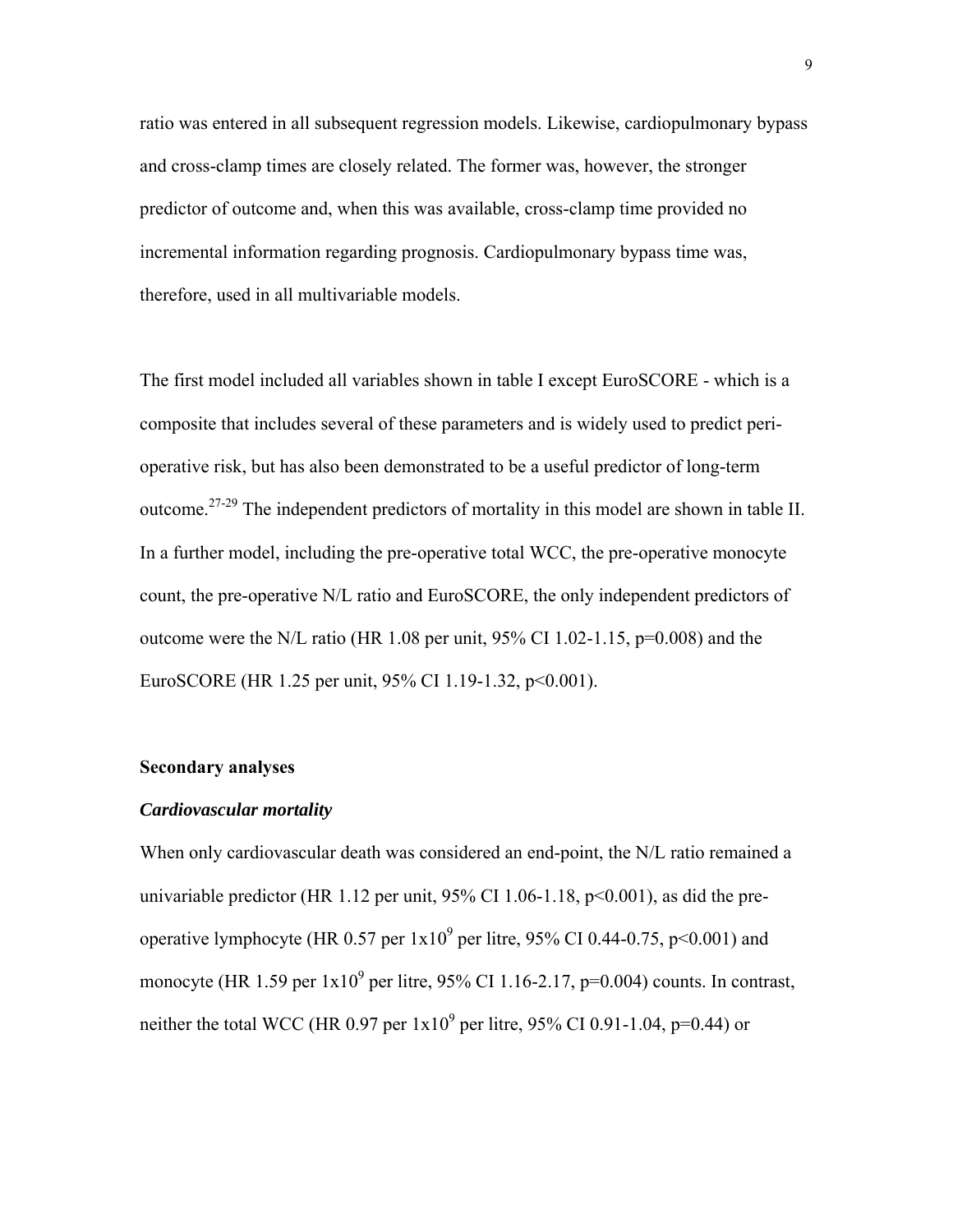neutrophil count (HR 1.03 per  $1x10^9$  per litre, 95% CI 0.94-1.13, p=0.49) predicted cardiovascular mortality.

In a multivariable model, including all variables shown in table I except EuroSCORE the N/L ratio remained an independent predictor of cardiovascular death (HR 1.11 per unit, 95% CI 1.03-1.19, p=0.01), as did the pre-operative monocyte count (HR 1.49 per  $1x10^9$ per litre, 95% CI 1.08-2.05, p=0.02). The other independent predictors of cardiac death were time on cardiopulmonary bypass (HR 1.04 per 10 minutes,  $p<0.001$ ), estimated glomerular filtration rate (HR 0.97 per mL/min per  $1.73 \text{m}^2$ , p<0.001), requirement for a major cardiac surgical procedure in addition to CABG (HR  $1.99$ ,  $p=0.003$ ), ejection fraction <50% (HR 1.91,  $p=0.001$ ) and diabetes mellitus (HR 1.65, P=0.02). In a model including the pre-operative total WCC, the pre-operative monocyte count, the preoperative N/L ratio and EuroSCORE, the only independent predictors of cardiovascular death were the N/L ratio (HR 1.08 per unit, 95% CI 1.00-1.16,  $p=0.046$ ) and the EuroSCORE (HR 1.28 per unit, 95% CI 1.21-1.35, p<0.001).

#### *Patients with normal white cell count only*

In patients with a normal total WCC ( $\leq 10 \times 10^9$  per litre, n=1,712) the N/L ratio remained a powerful univariable predictor of all-cause mortality (HR 1.18 per unit, 95% CI 1.11- 1.26, p<0.001). The pre-operative lymphocyte count also remained a strong predictor (HR 0.51 per  $1x10^9$  per litre, 95% CI 0.38-0.68, P<0.001), but neither the total WCC or any other leukocyte subsets were predictive of death in this subgroup.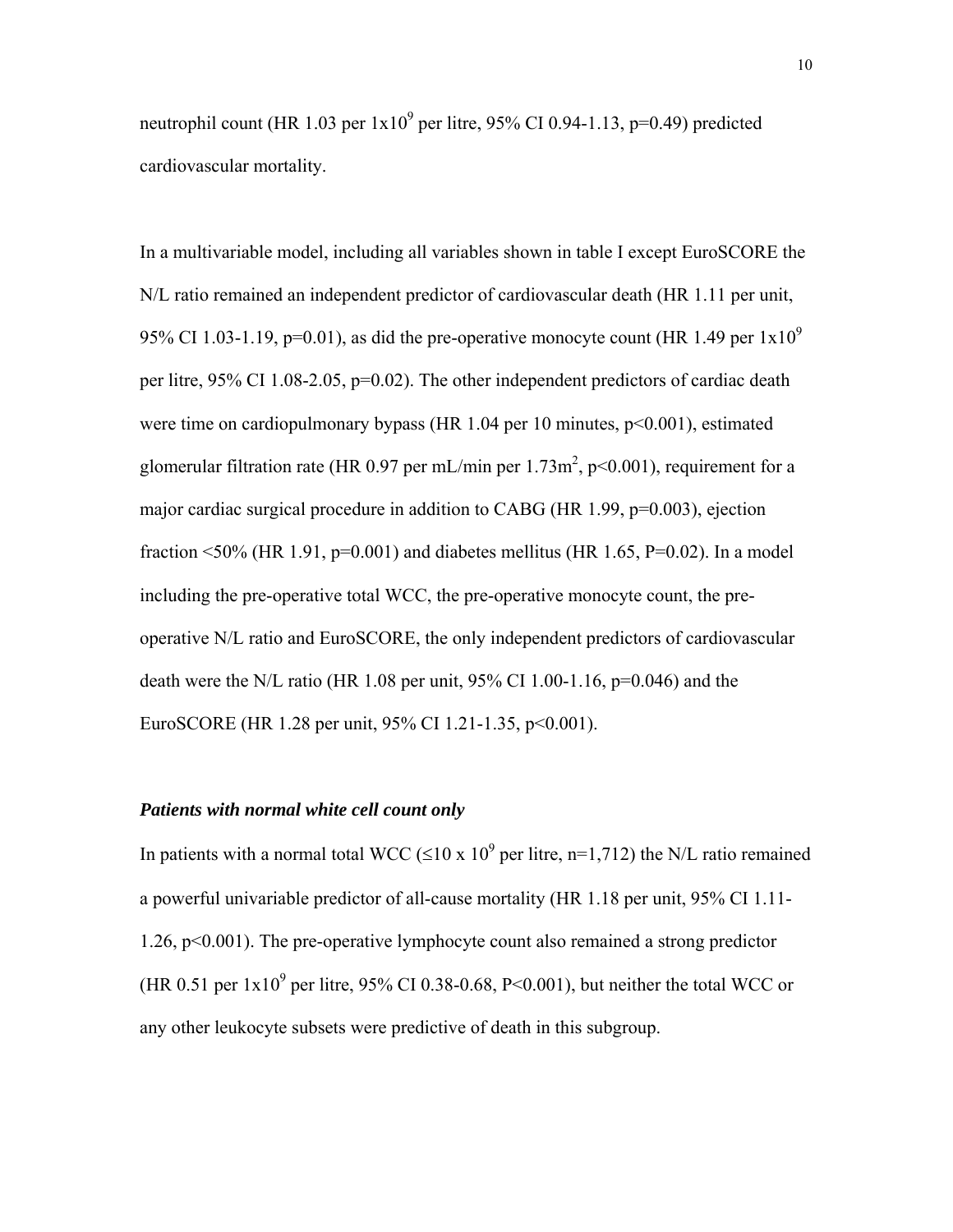In multivariable models, similar to those described above, N/L ratio remained an independent predictor of outcome (HR 1.15 per unit,  $95\%$  CI 1.07-1.24, p<0.001 in a model including all other variables and HR 1.14 per unit,  $95\%$  CI 1.06-1.23, p=0.001 in a model including total WCC, monocyte count and EuroSCORE).

#### **Quartiles of neutrophil/lymphocyte ratio**

The excess risk was observed in patients with N/L ratios in the upper quartile (table III and figure 1). In univariable analysis, the hazard associated with a N/L ratio in the highest quartile (*v* all others) was 2.09, 95% CI 1.54-2.84, p<0.001. In backward conditional multivariable models, firstly including all variables shown in table II and then the EuroSCORE, pre-operative WCC and monocyte count, the independent hazard associated with a N/L ratio in the upper quartile was 1.72, 95% CI 1.25-2.36, p=0.001 and 1.53, 95% CI 1.13-2.13, p=0.008, respectively. A relationship between the quartile of N/L ratio and length of post-operative hospitalization was also observed  $(p<0.001)$ . Patients with higher N/L ratios tended to be older, have poorer renal function and a higher EuroSCORE (table IV). They were also more likely to require re-intubation following surgery and had a tendency towards higher cardiac troponin I levels at 24 hours following surgery.

#### **DISCUSSION**

The current data demonstrate that in patients undergoing CABG the N/L ratio conveys powerful prognostic information that is independent of other conventional clinical risk factors. Patients with N/L ratios in the upper quartile are at particularly high risk.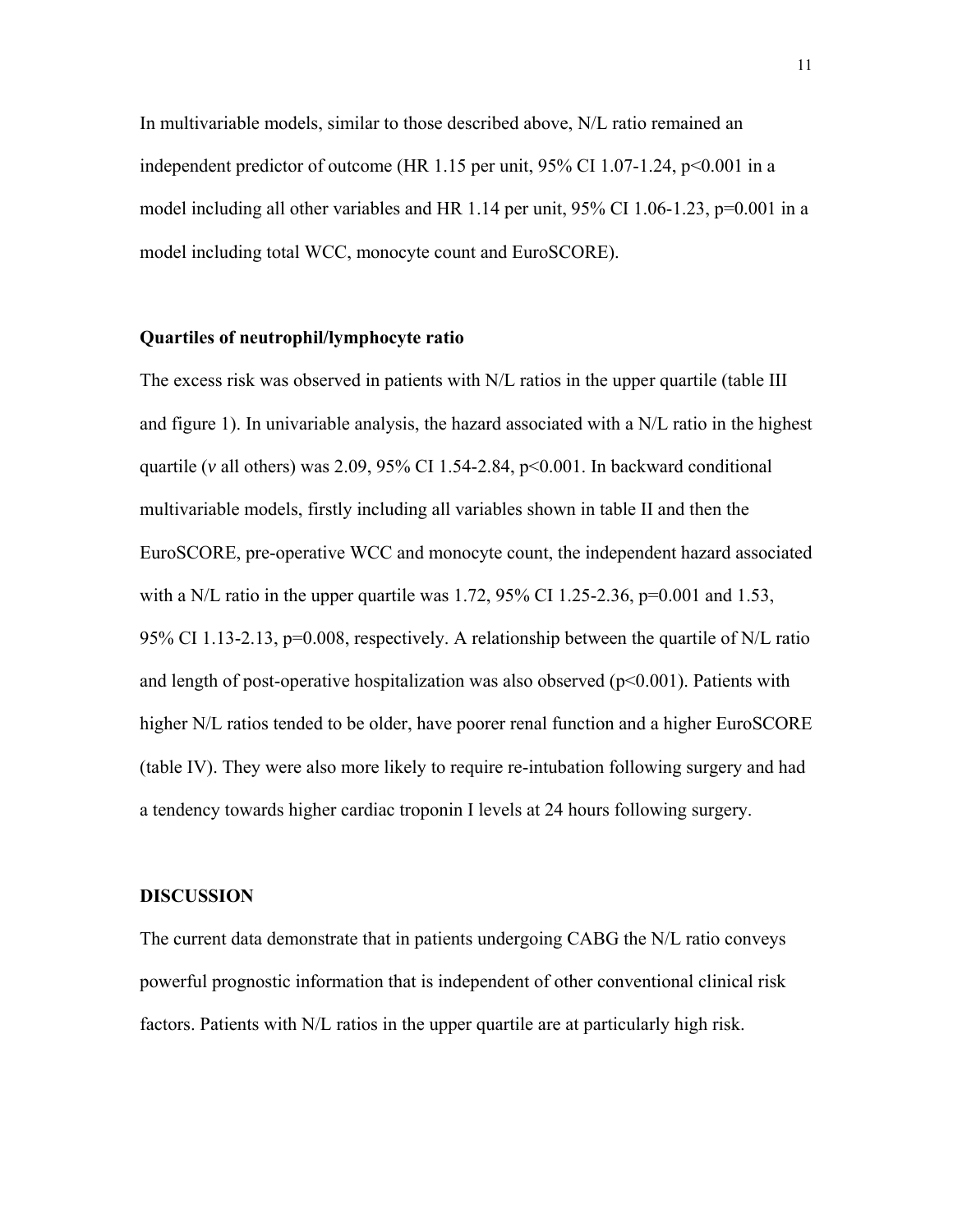#### **Total white cell count**

Prior data have suggested that an elevated leukocyte count is associated with a worse cardiovascular outcome in a variety of settings.<sup>17</sup> It has also been reported to predict increased mortality following CABG.<sup>11-13</sup> A relationship between pre-operative total WCC and mortality was not observed in the current cohort. The explanation for this is not clear. Our cohort is an unselected consecutive population similar to others in which the total leukocyte count has proved to be prognostic. Likewise, the mean, median and distribution of the WCC are almost identical to those reported in comparable studies.<sup>11-13</sup> Two of these  $12,13$  included emergency and peri-infarct cases. However, Bagger and colleagues demonstrated a persisting relationship of WCC in sub-group analysis, when emergency and post-infarct cases were excluded.<sup>11</sup>

There is evidence of a biphasic, or J-shaped, relationship between total WCC and mortality following myocardial infarction<sup>30</sup> and percutaneous coronary intervention.<sup>31</sup> This might diminish the overall predictive value of the WCC. However, in the current cohort we found no evidence of such a relationship - possibly reflecting the selected population that undergoes CABG.

The absence of any relationship between total WCC and survival may relate to the effects of medication. The Long-term Intervention with Pravastatin in Ischemic Disease study showed that the WCC predicted cardiovascular mortality over 6 years in patients randomized to placebo, but not in those receiving pravastatin.<sup>32</sup> We do not have accurate details of statin use in the current population, but in a similar cohort of patients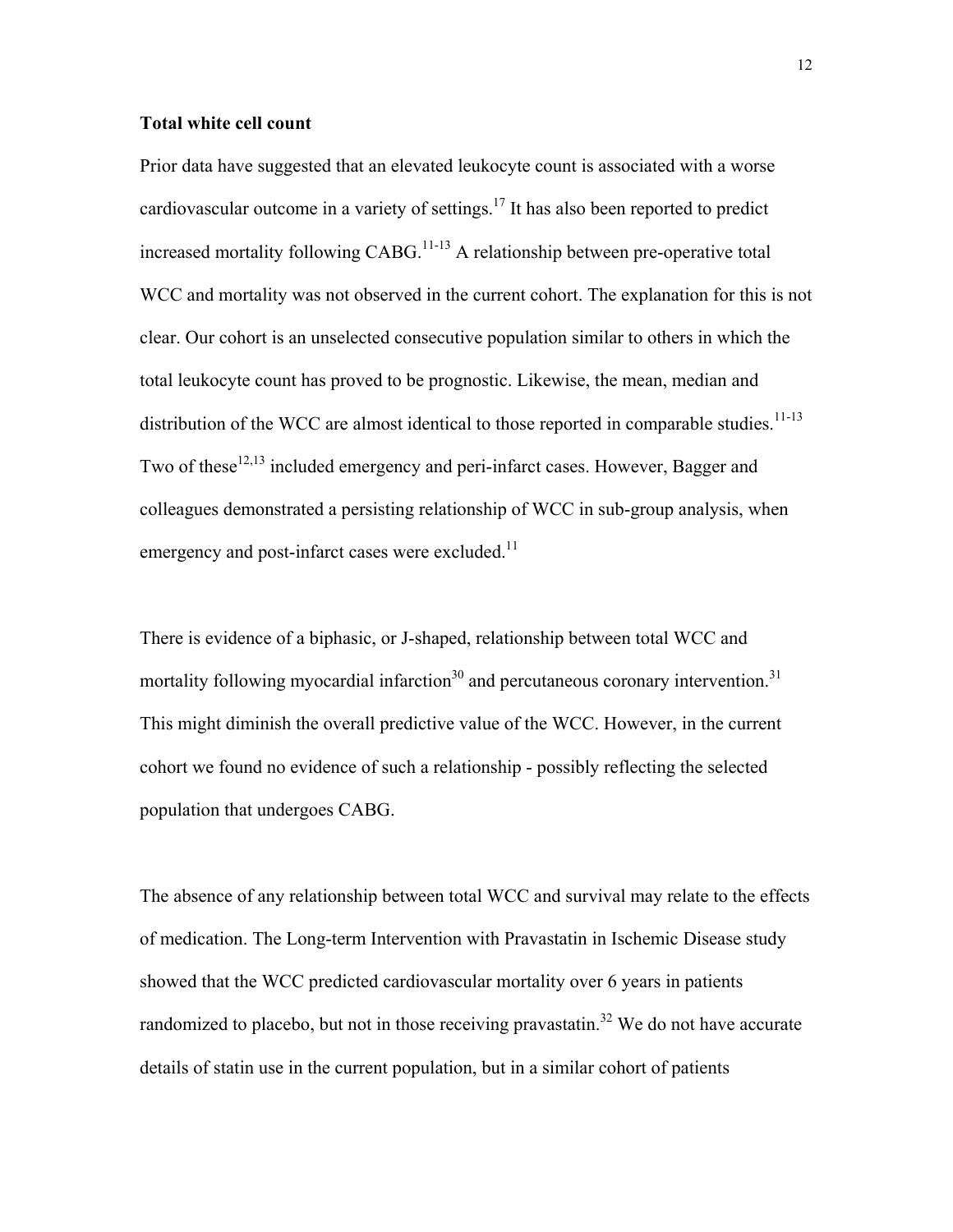undergoing all forms of cardiac surgery in our institution, post operative statin use was 78%,33 rising to 87% in patients undergoing CABG (unpublished data).

#### **Leukocyte subtypes**

Despite the absence of an association between total WCC and outcome in this cohort, we found lymphocyte and monocyte counts to be significant univariable predictors, with the neutrophil count demonstrating a trend towards significance. The improved survival associated with a higher lymphocyte count was particularly striking. This has previously been observed in patients with stable coronary artery disease,  $^{22}$  those undergoing 'highrisk' angioplasty<sup>14</sup> and those with heart failure.<sup>21,34</sup>

More recently, it has been demonstrated that increased prognostic information could obtained by deriving the N/L ratio. In a cohort of 3,227 patients undergoing coronary angiography, the N/L ratio was a powerful predictor of mortality - and was independent and superior to individual leukocyte subtypes. $2<sup>3</sup>$  After adjustment for other factors, patients with a N/L ratio in the upper quartile had a 3 times higher hazard of death during follow-up than those in the lowest quartile.<sup>23</sup> Likewise, in 1,046 patients undergoing percutaneous coronary intervention, the pre-procedural N/L ratio, but not the total WCC, was an independent predictor of all-cause death.<sup>24</sup> This was, however, a selected population, from which <25% of eligible patients had a differential leukocyte available raising the possibility that unidentified clinical factors may have introduced bias.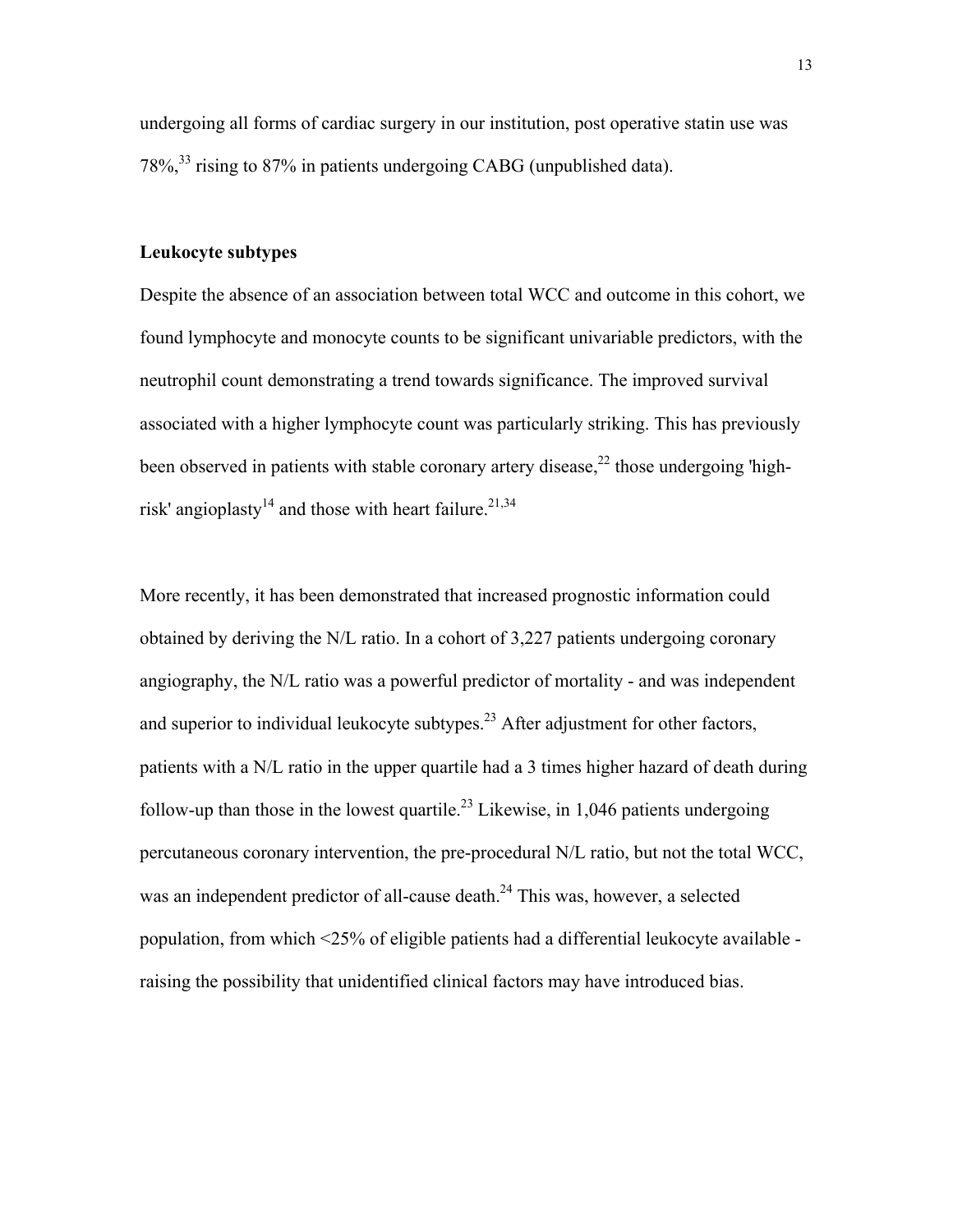#### **Potential mechanisms**

Both an elevated neutrophil count and a depressed lymphocyte count are associated with a worse outcome. It seems likely that the ability to integrate these two facets of the differential WCC underpins the particular prognostic utility of the N/L ratio. A higher ratio was associated with several major determinants of cardiovascular outcome. However, the observed increased hazard is independent of such factors. Analysis of the survival curves demonstrates that the excess mortality is concentrated in patients with the highest ratio. The curves separate immediately and continue to diverge – suggesting an increased risk both in the early post-operative period and in the longer term.

Multiple properties of leukocytes may contribute to peri-operative myocardial damage and, thus, a worse outcome. Neutrophil infiltration is associated with secondary damage following myocardial ischemia and is implicated in reperfusion injury - through both direct toxic effects on the myocardium and vascular endothelium, and leukocyte plugging in the microvasculature<sup>15,17</sup> In support of this, the use of a neutrophil and platelet depleted reperfusate has been associated with a reduction in post-operative myocardial damage.<sup>35</sup> Increased neutrophil counts are also associated with increased blood viscosity and hypercoagulability.<sup>17</sup> Likewise, cardiopulmonary bypass itself is associated with neutrophil activation,<sup>36</sup> which may accentuate the effects of elevated pre-operative levels.

The longer-term excess risk associated with an elevated N/L ratio may, in part, reflect the consequences of increased peri-operative myocardial injury. Certainly, peri-operative myocardial damage is associated with long-term adverse outcome.<sup>33</sup> It is likely that it also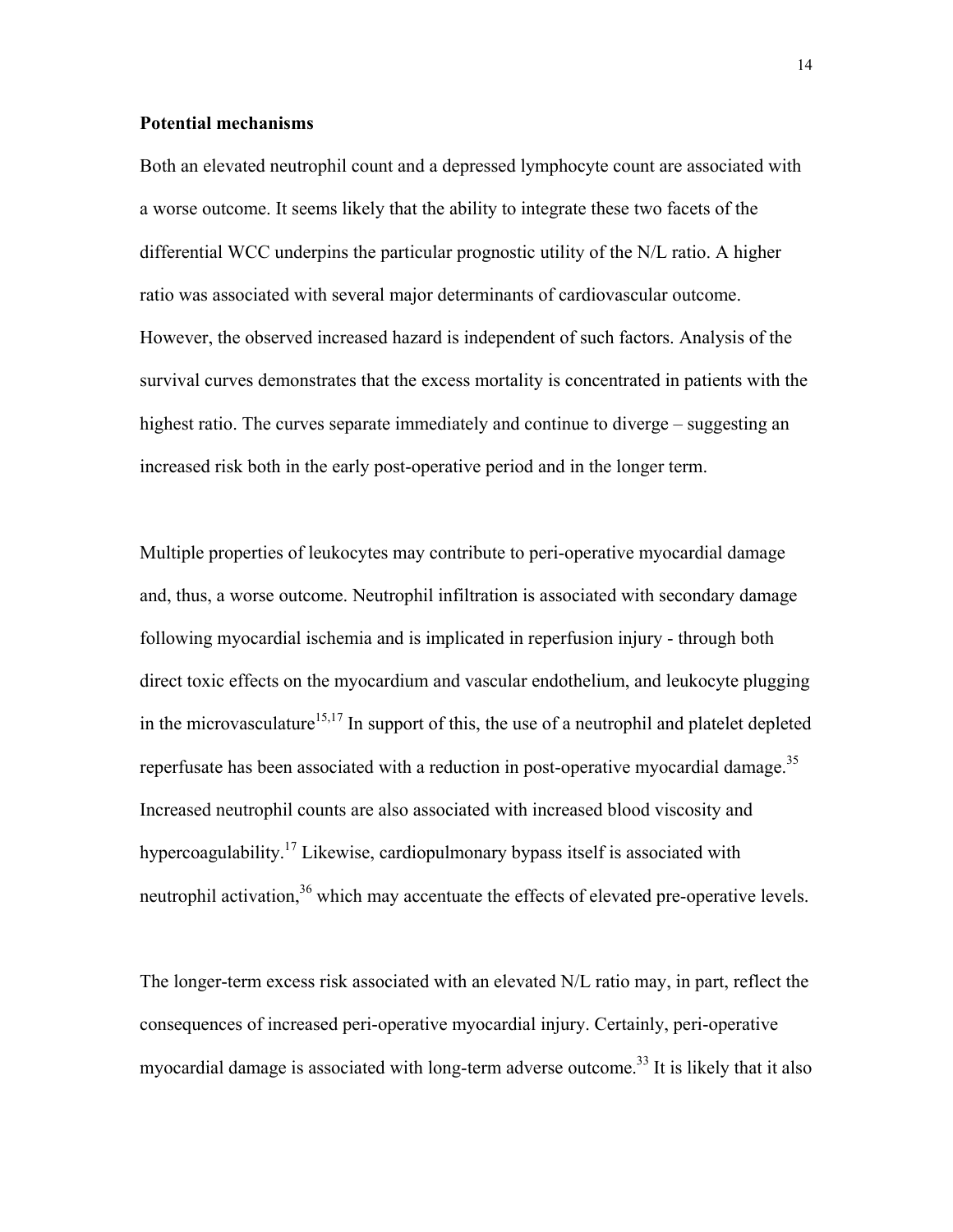due to other mechanisms. Atherosclerosis is an inflammatory process, $<sup>2</sup>$  and elevation of</sup> the N/L ratio may reflect a chronic background inflammatory state. Although neutrophils play a limited role in atherogenesis they have a major role in the disruption of atherosclerotic plaques – and, thereby, influence their progression and the risk of acute complications.<sup>15,17,19,23,37</sup> Meanwhile, although lymphocytes are also involved in the development and progression of atherosclerosis,<sup>2</sup> peripheral lymphopenia predicts a poorer outcome in patients with stable coronary heart disease.<sup>22</sup> The reasons for this are not fully understood. The most widely accepted explanation, however, is that a reduced lymphocyte count reflects a physiological stress.<sup>15,22</sup> Thus, lymphopenia may serve as a surrogate marker for the general health of an individual rather than reflecting a protective role of lymphocytes *per se*. It appears, therefore, that the N/L ratio integrates several parameters that will determine both the early and later outcome from CABG.

#### **Study strengths and limitations**

This study comprised a large cohort of consecutive patients undergoing non-urgent CABG in a regional cardiothoracic centre. The results are, therefore, representative of stable patients undergoing surgical revascularization. The use of all-cause mortality as a primary end-point provides an objective measure of outcome. However, no data were obtained regarding other important morbidities such as peri-operative myocardial infarction or stroke. Data are also lacking regarding pre and post-operative medication, which may have influenced the outcome of patients, and possibly the N/L ratio itself.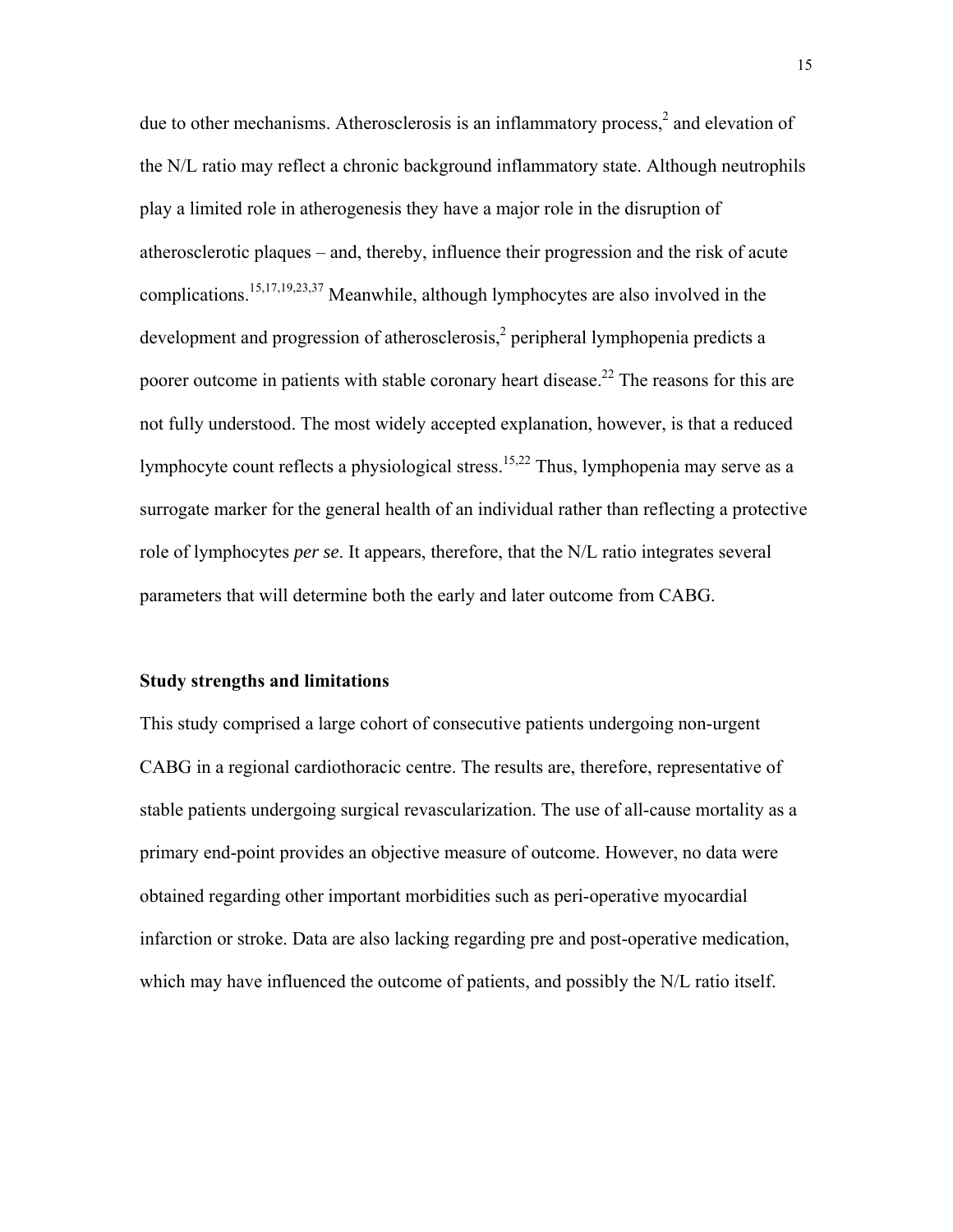The use of a single blood sample does not allow assessment of the stability of the N/L ratio in an individual over time and there is some diurnal variation in the differential leukocyte count, depending on glucocorticoid levels. Finally, some patients with minor sepsis may have been included in the study. Patients were, however, undergoing elective surgery that would be re-scheduled if acute infection were suspected clinically. Likewise, subgroup analysis of only patients with a normal WCC demonstrates similar results.

Despite these limitations the current data demonstrate a clear relationship between preoperative N/L ratio and survival after CABG, with patients in the highest quartile at greatest risk. Importantly, this prognostic utility is independent of other well-recognized individual risk factors and the EuroSCORE. The N/L ratio, which is easily calculated and readily available, may, therefore, assist the risk-stratification of patients undergoing surgical revascularization. It remains unclear whether elevation of the N/L ratio directly contributes to the observed poorer outcome and further work is required to clarify the underlying mechanisms.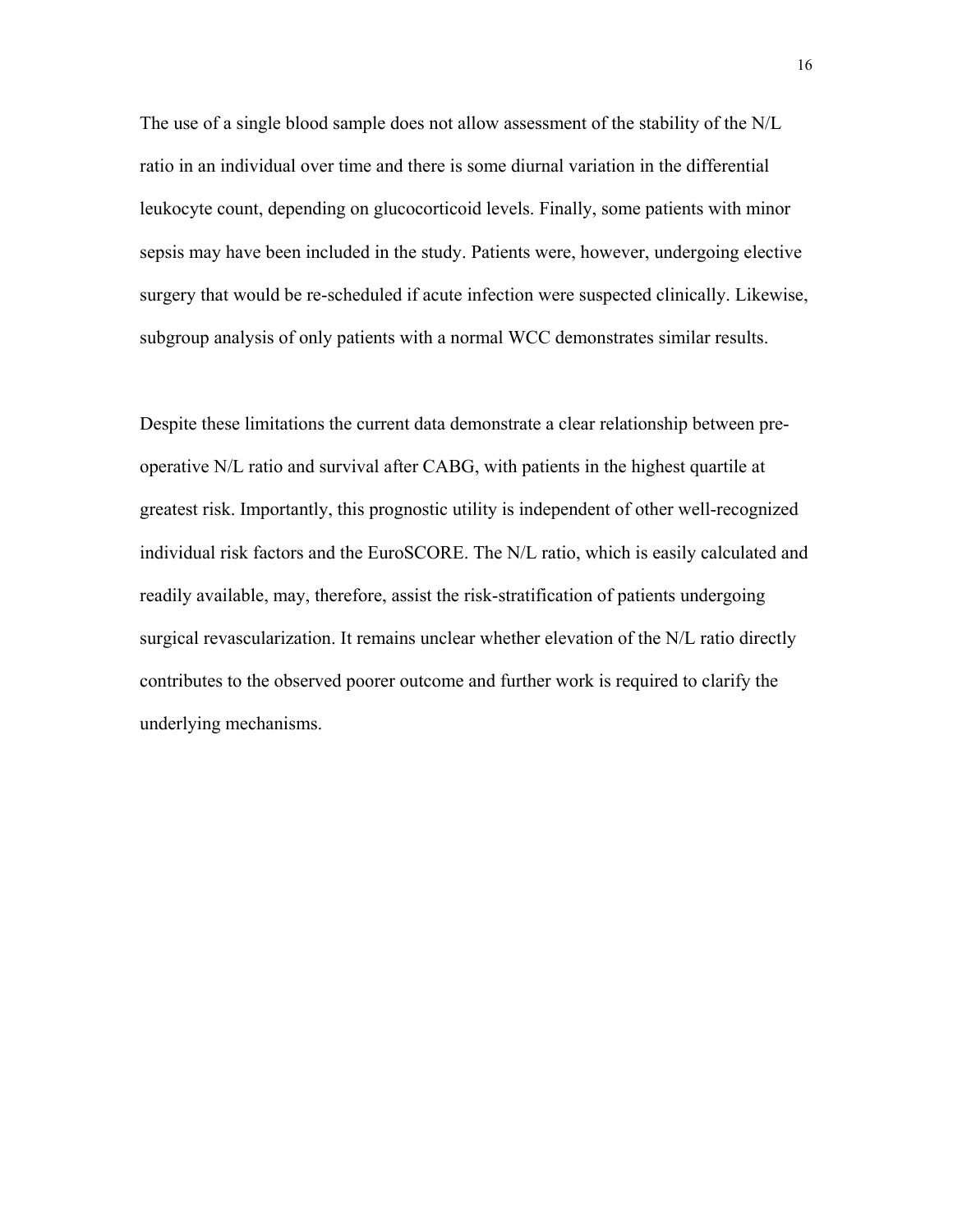#### **REFERENCES**

- 1. Bridgewater B, Grayson AD, Jackson M, et al. Surgeon specific mortality in adult cardiac surgery: comparison between crude and risk stratified data. *BMJ.*  2003;327:13-17.
- 2. Hansson G. Inflammation, atherosclerosis, and coronary heart disease. *N Engl J Med.*  2005;352:1685-1695.
- 3. Danesh J, Collins R, Appleby P, Peto R. Association of fibrinogen, C-reactive protein, albumin, or leukocyte count with coronary heart disease: meta-analyses of prospective studies. *JAMA.* 1998;279:1477-1482.
- 4. Pearson TA, Mensah GA, Alexander RW, et al. Markers of inflammation and cardiovascular disease: application to clinical and public health practice: A statement for healthcare professionals from the Centers for Disease Control and Prevention and the American Heart Association. *Circulation.* 2003;107:499-511.
- 5. Phillips AN, Neaton JD, Cook DG, et al. Leukocyte count and risk of major coronary heart disease events. *Am J Epidemiol.* 1992;136:59-70.
- 6. Kannel WB, Anderson K, Wilson PW. White blood cell count and cardiovascular disease. Insights from the Framingham Study. *JAMA.* 1992;267:1253-1256.
- 7. Hajj-Ali R, Zareba W, Ezzeddine R, Moss AJ. Relation of the leukocyte count to recurrent cardiac events in stable patients after acute myocardial infarction. *Am J Cardiol.* 2001;88:1221-1224.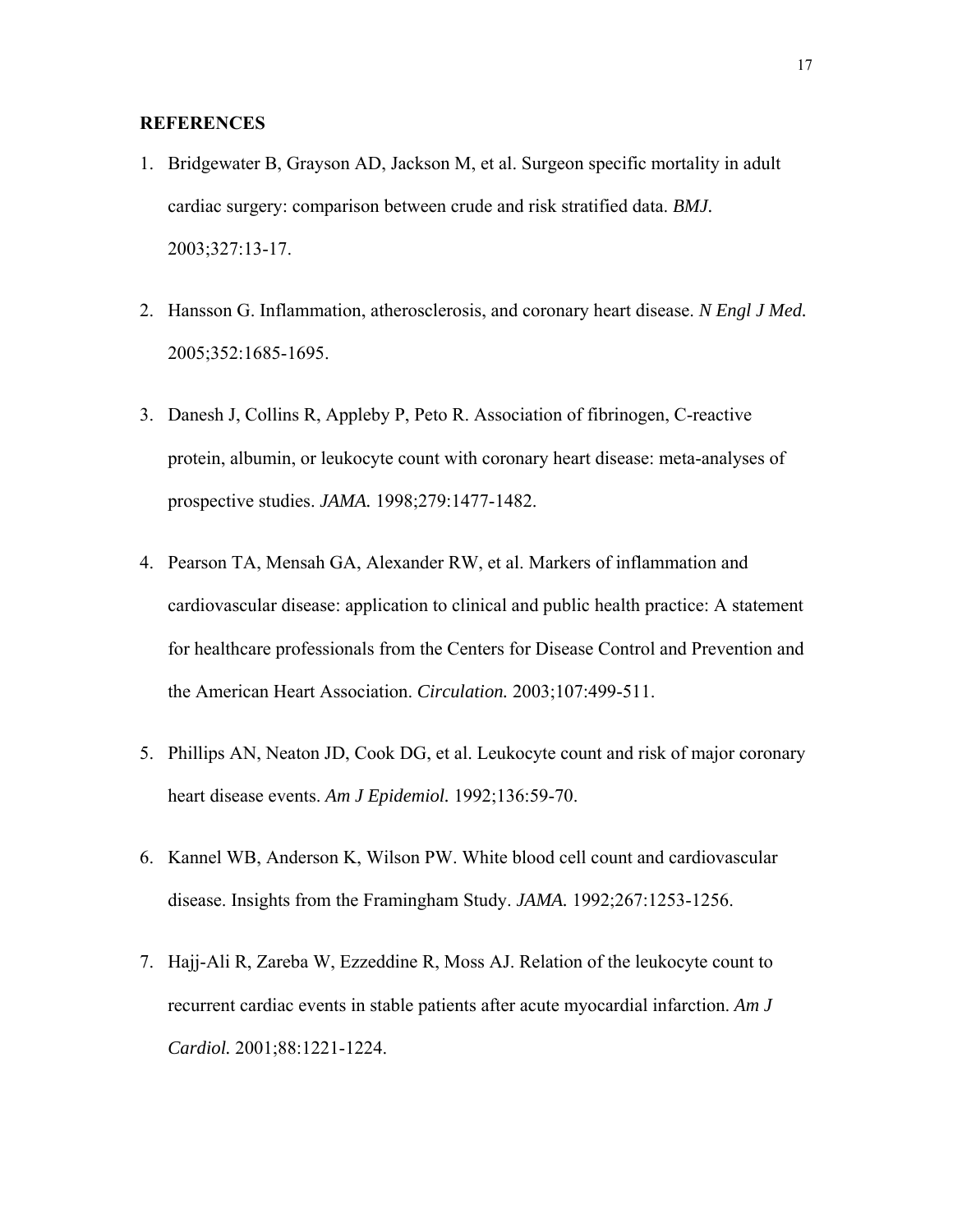- 8. Schlant RC, Forman S, Stamler J, Canner PL. The natural history of coronary heart disease: prognostic factors after recovery from myocardial infarction in 2789 men. The 5-year findings of the coronary drug project. *Circulation.* 1982;66:401-414.
- 9. Sabatine MS, Morrow DA, Cannon CP, et al. Relationship between baseline white blood cell count and degree of coronary artery disease and mortality in patients with acute coronary syndromes: a TACTICS-TIMI 18 substudy. *J Am Coll Cardiol.*  2002;40:1761-1768.
- 10. Barron HV, Harr SD, Radford MJ, et al. The association between white blood cell count and acute myocardial infarction mortality in patients  $>$  or  $=65$  years of age: findings from the cooperative cardiovascular project. *J Am Coll Cardiol.*  2001;38:1654-1661.
- 11. Bagger JP, Zindrou D, Taylor KM. Leukocyte count: a risk factor for coronary artery bypass graft mortality. *Am J Med.* 2003;115:660-663.
- 12. Dacey LJ, DeSimone J, Braxton JH, et al. Preoperative white blood cell count and mortality and morbidity after coronary artery bypass grafting. *Ann Thorac Surg.*  2003;76:760-764.
- 13. Newall N, Grayson AD, Oo AY, et al. Preoperative white blood cell count is independently associated with higher perioperative cardiac enzyme release and increased 1-year mortality after coronary artery bypass grafting. *Ann Thorac Surg.*  2006;81:583-589.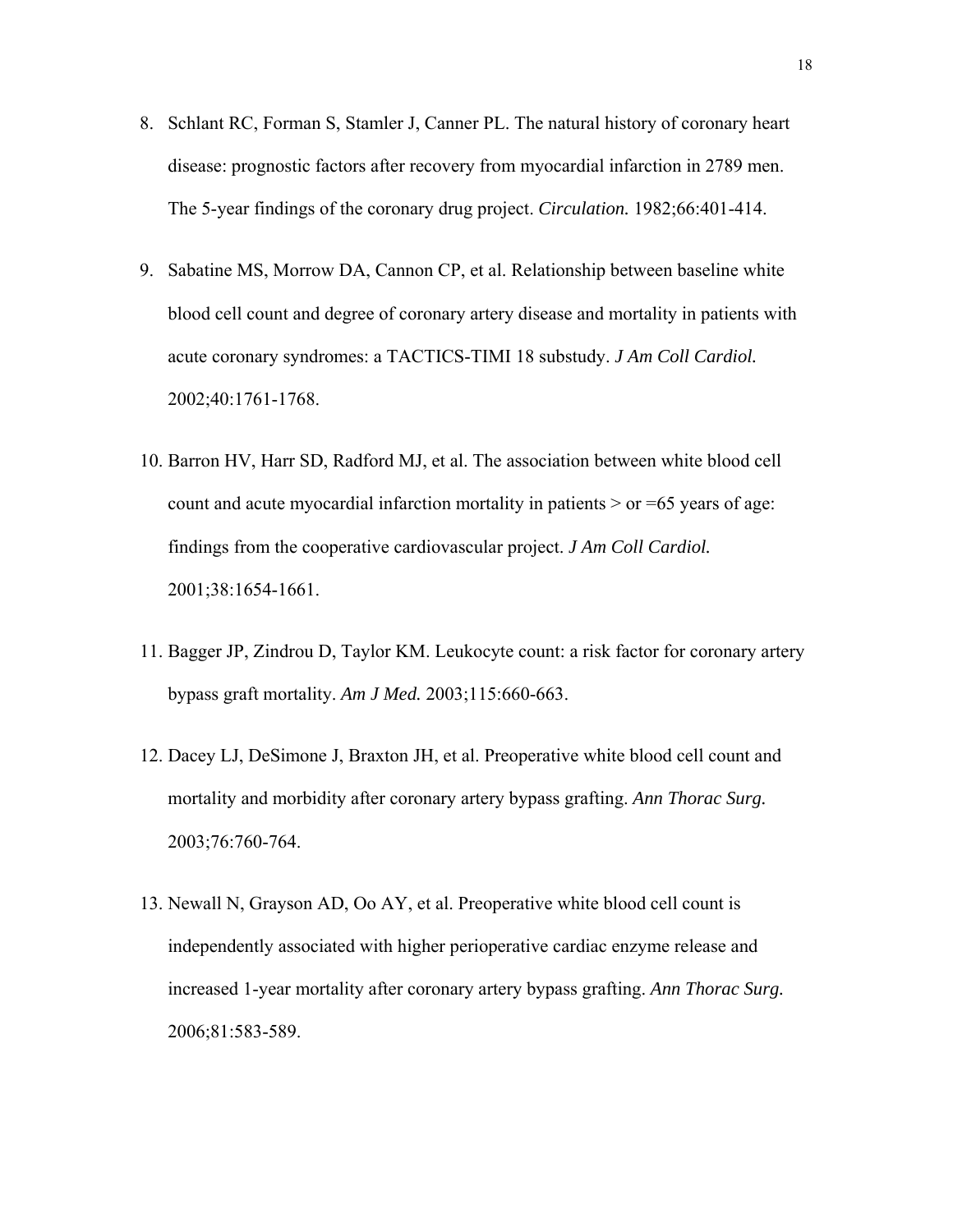- 14. Gurm HS, Bhatt DL, Lincoff AM, et al. Impact of preprocedural white blood cell count on long term mortality after percutaneous coronary intervention: insights from the EPIC, EPILOG, and EPISTENT trials. *Heart.* 2003;89:1200-1204.
- 15. Coller BS. Leukocytosis and ischemic vascular disease morbidity and mortality: is it time to intervene? *Arterioscler Thromb Vasc Biol.* 2005;25:658-670.
- 16. Folsom AR, Wu KK, Rosamond WD, et al. Prospective study of hemostatic factors and incidence of coronary heart disease: the Atherosclerosis Risk in Communities (ARIC) Study. *Circulation.* 1997;96:1102-1108.
- 17. Madjid M, Awan I, Willerson JT, Casscells SW. Leukocyte count and coronary heart disease: implications for risk assessment. *J Am Coll Cardiol.* 2004;44:1945-1956.
- 18. Kawaguchi H, Mori T, Kawano T, et al. Band neutrophil count and the presence and severity of coronary atherosclerosis. *Am Heart J.* 1996;132:9-12.
- 19. Grau AJ, Boddy AW, Dukovic DA, et al. Leukocyte count as an independent predictor of recurrent ischemic events. *Stroke.* 2004;35:1147-1152.
- 20. Sweetnam PM, Thomas HF, Yarnell JW, et al. Total and differential leukocyte counts as predictors of ischemic heart disease: the Caerphilly and Speedwell studies. *Am J Epidemiol.* 1997;145:416-421.
- 21. Ommen SR, Hodge DO, Rodeheffer RJ, et al. Predictive power of the relative lymphocyte concentration in patients with advanced heart failure. *Circulation.*  1998;97:19-22.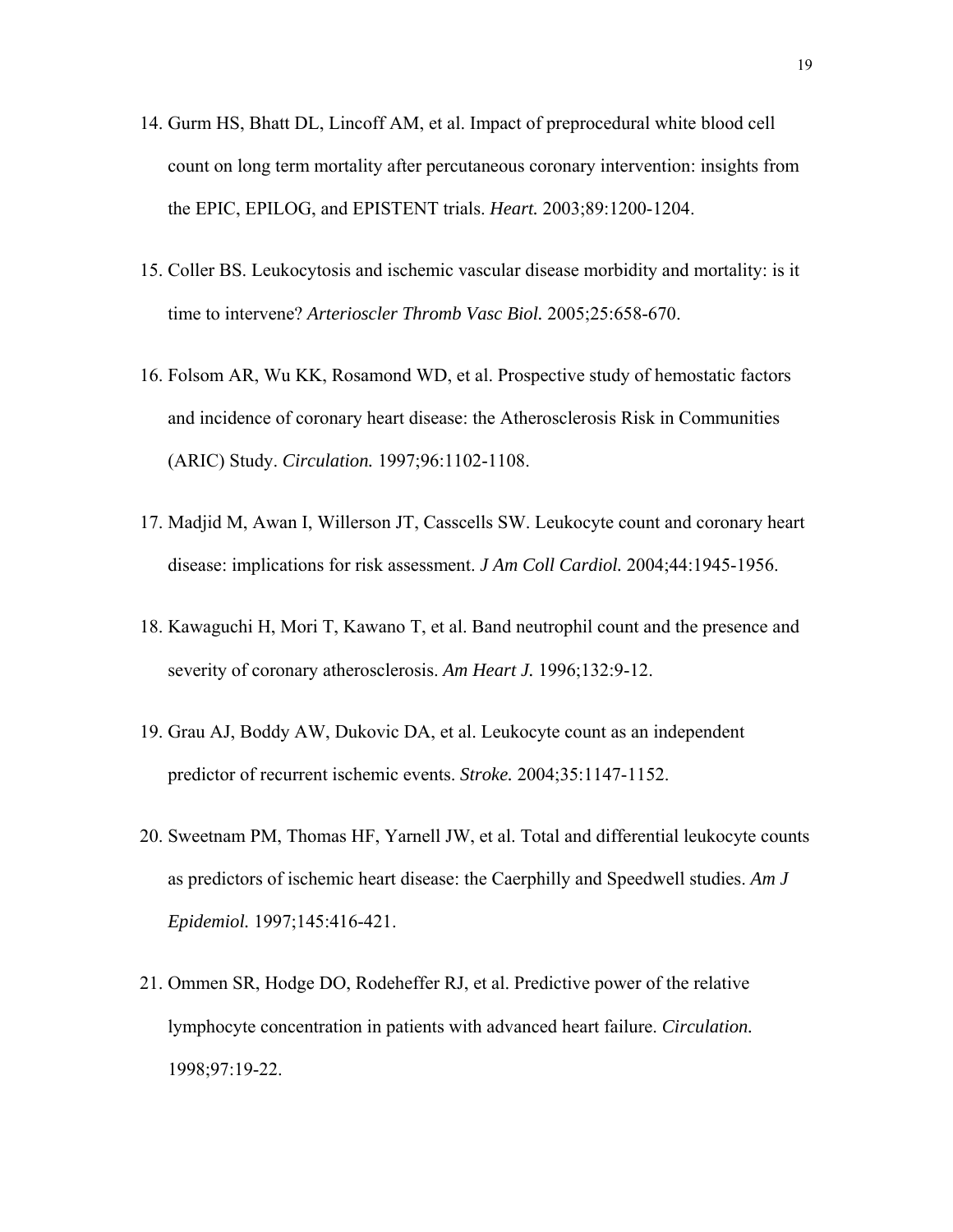- 22. Ommen SR, Gibbons RJ, Hodge DO, Thomson SP. Usefulness of the lymphocyte concentration as a prognostic marker in coronary artery disease. *Am J Cardiol.*  1997;79:812-814.
- 23. Horne BD, Anderson JL, John JM, et al. Which white blood cell subtypes predict increased cardiovascular risk? *J Am Coll Cardiol.* 2005;45:1638-1643.
- 24. Duffy BK, Gurm HS, Rajagopal V, et al. Usefulness of an elevated neutrophil to lymphocyte ratio in predicting long-term mortality after percutaneous coronary intervention. *Am J Cardiol.* 2006;97:993-996.
- 25. Upadhya B, Applegate RJ, Sane DC, et al. Preprocedural white blood cell count and major adverse cardiac events late after percutaneous coronary intervention in saphenous vein grafts. *Am J Cardiol.* 2005;96:515-518.
- 26. Harris N, Jou JM, Devoto G, et al. Performance evaluation of the ADVIA 2120 hematology analyzer: an international multicenter clinical trial. *Lab Hematol.*  2005;11:62-70.
- 27. Toumpoulis IK, Anagnostopoulos CE, DeRose JJ, et al. European system for cardiac operative risk evaluation predicts long-term survival in patients with coronary artery bypass grafting. *Eur J Cardiothorac Surg* 2004;25:51-58.
- 28. De Maria R, Mazzoni M, Parolini M, et al. Predictive value of EuroSCORE on long term outcome in cardiac surgery patients: a single institution study. *Heart* 2005;91:779-784.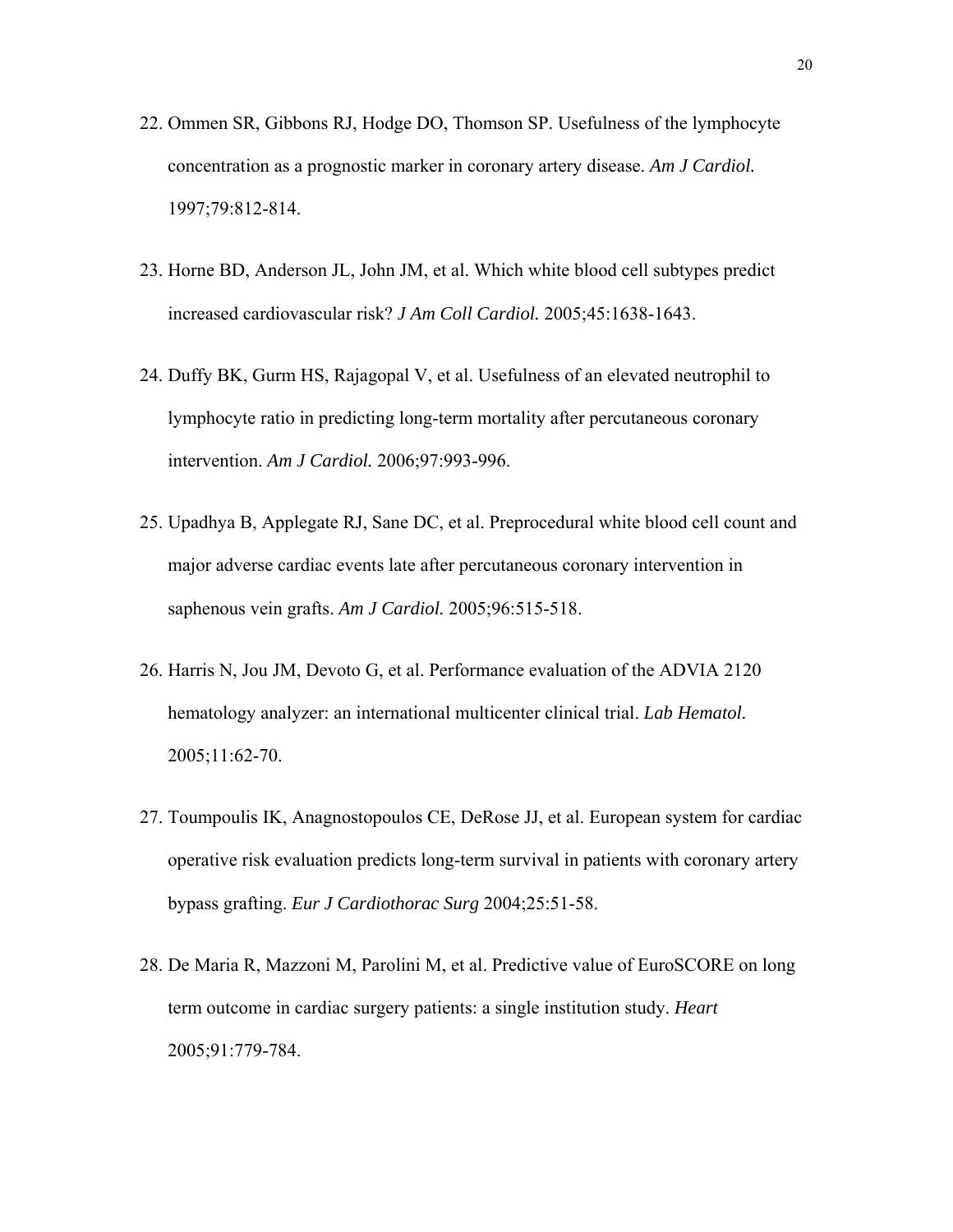- 29. Biancari F, Kangasniemi OP, Luukkonen J, et al. EuroSCORE predicts immediate and late outcome after coronary artery bypass surgery. *Ann Thorac Surg* 2006;82:57- 61.
- 30. Grzybowski M, Welch RD, Parsons L, et al. The association between white blood cell count and acute myocardial infarction in-hospital mortality: findings from the National Registry of Myocardial Infarction. *Acad Emerg Med.* 2004;11:1049-1060.
- 31. Gurm HS, Bhatt DL, Gupta R, et al. Preprocedural white blood cell count and death after percutaneous coronary intervention. *Am Heart J.* 2003;146:692-698.
- 32. Stewart RA, White HD, Kirby AC, et al. Long-Term Intervention With Pravastatin in Ischemic Disease (LIPID) Study Investigators. White blood cell count predicts reduction in coronary heart disease mortality with pravastatin. *Circulation.*  2005;111:1756-1762.
- 33. Croal BL, Hillis GS, Gibson PH, et al. The relationship between post-operative cardiac troponin I levels and outcome from cardiac surgery. *Circulation.*  2006;114:1468-1475.
- 34. Cooper HA, Exner DV, Waclawiw MA, Domanski MJ. White blood cell count and mortality in patients with ischemic and nonischemic left ventricular systolic dysfunction (an analysis of the Studies Of Left Ventricular Dysfunction [SOLVD]). *Am J Cardiol.* 1999;84:252-257.
- 35. Palatianos GM, Balentine G, Papadakis EG, et al. Neutrophil depletion reduces myocardial reperfusion morbidity. *Ann Thorac Surg.* 2004;77:956-961.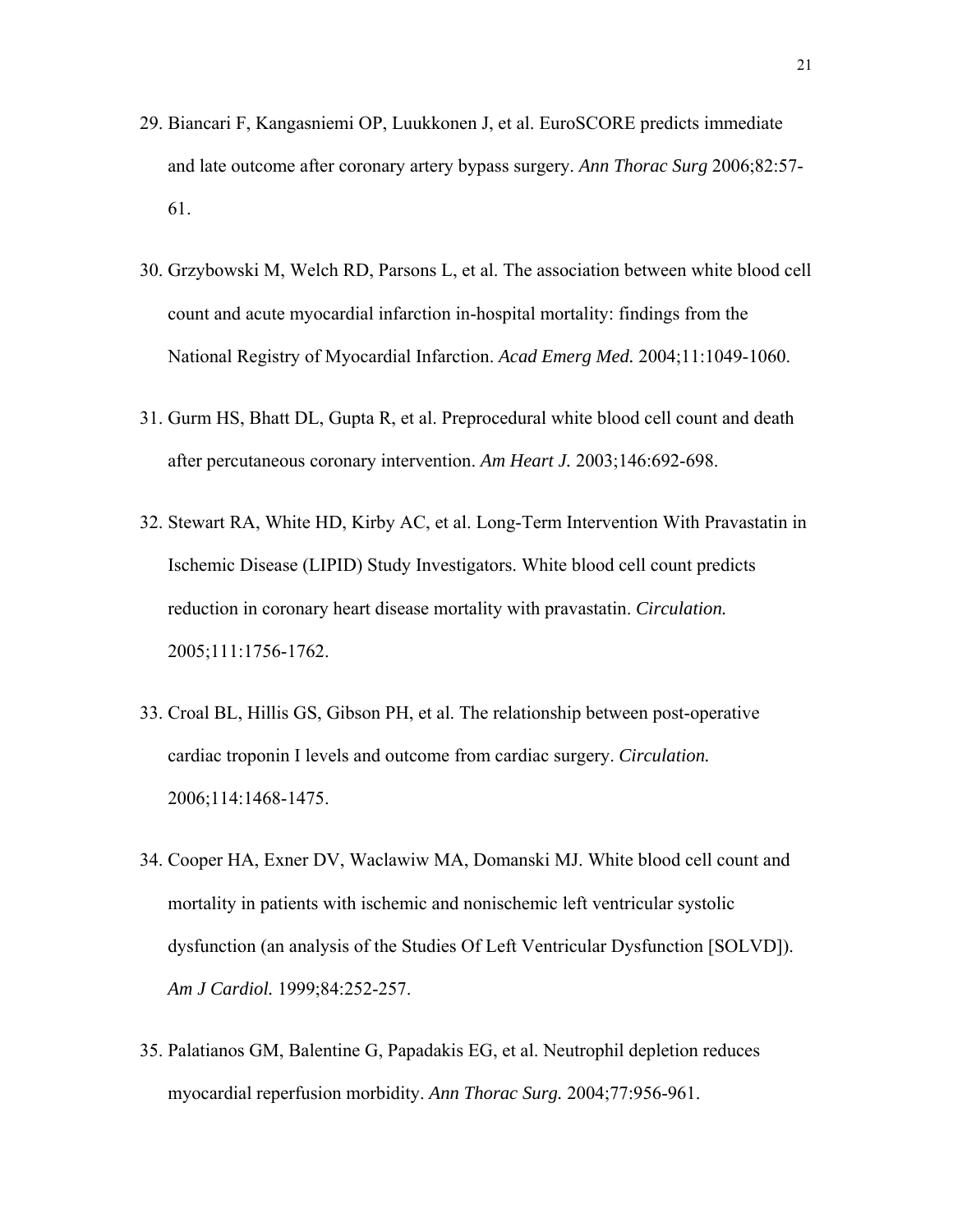- 36. Gasz B, Lenard L, Benko L, et al. Expression of CD97 and adhesion molecules on circulating leukocytes in patients undergoing coronary artery bypass surgery. *Eur Surg Res.* 2005;37:281-289.
- 37. Naruko T, Ueda M, Haze K, et al. Neutrophil infiltration of culprit lesions in acute coronary syndromes. *Circulation.* 2002;106:2894-2900.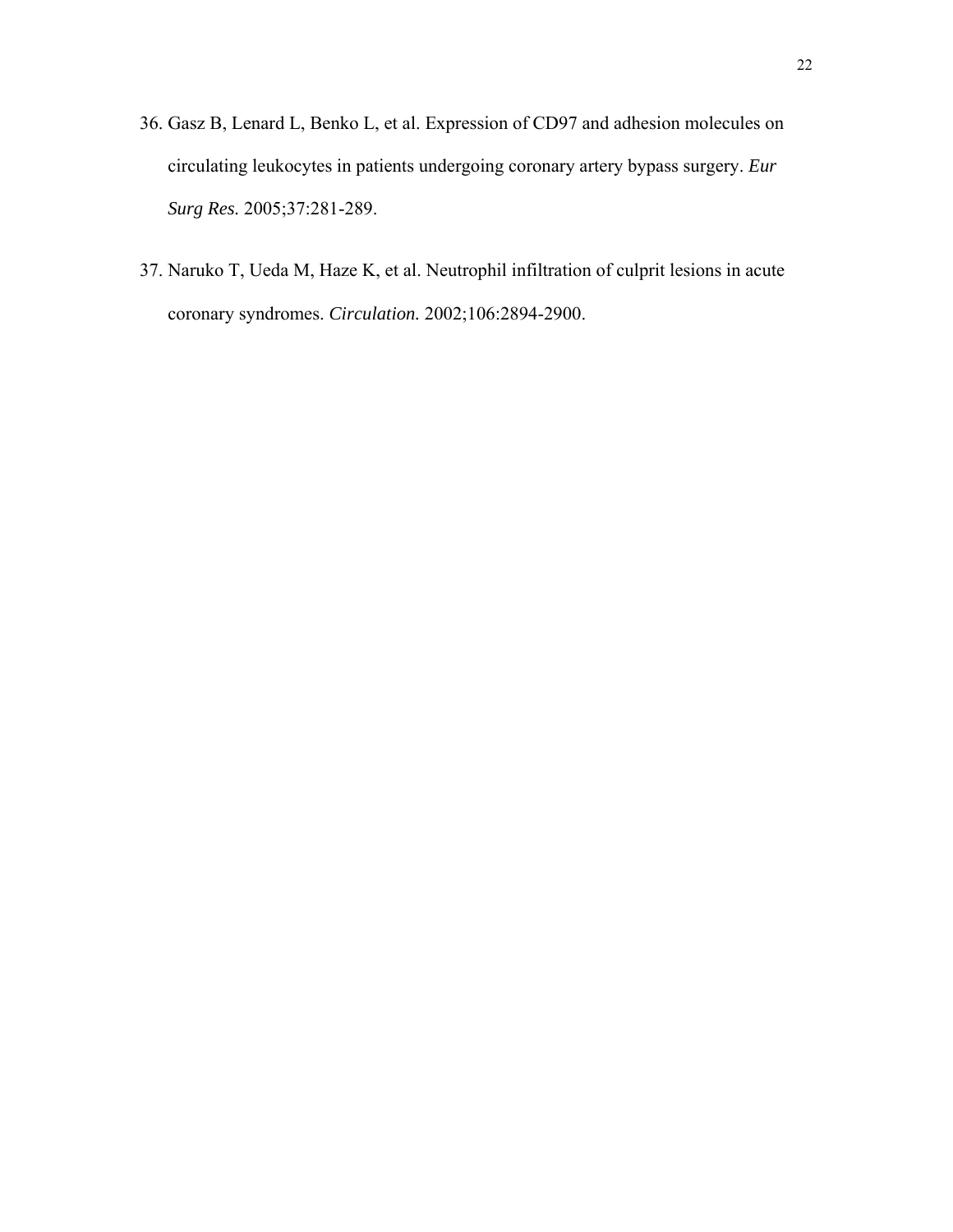# **Table I. Clinical characteristics of study cohort and univariable relationship to mortality.**

|                                             | <b>ALL-CAUSE MORTALITY</b>         |                             |                          |                                            |                    |
|---------------------------------------------|------------------------------------|-----------------------------|--------------------------|--------------------------------------------|--------------------|
| Characteristic                              | <b>All patients</b><br>$(n=1,938)$ | <b>Alive</b><br>$(n=1,761)$ | <b>Died</b><br>$(n=177)$ | <b>Hazard</b> ratio<br>$(95\% \text{ CI})$ | ${\bf P}$<br>value |
| Age, years                                  | $65 + 9$                           | 65 ±9                       | $69 + 9$                 | $1.06(1.04-1.08)^*$                        | < 0.001            |
| Risk factors and medical history            |                                    |                             |                          |                                            |                    |
| Male                                        | 1,499 (77%)                        | 1,366 (78%)                 | 133 (75%)                | $0.85(0.61-1.20)$                          | 0.36               |
| Current smoker                              | $197(10\%)$                        | 180 (10%)                   | $17(10\%)$               | $0.95(0.58-1.57)$                          | 0.86               |
| Diabetes                                    | 297 (15%)                          | 261 (15%)                   | 36(20%)                  | $1.54(1.07-2.22)$                          | 0.02               |
| Hypertension                                | $1,170(60\%)$                      | $1,064(60\%)$               | 105 (59%)                | $1.07(0.79-1.44)$                          | 0.67               |
| Prior PCI                                   | 161 $(8%)$                         | 149 (8%)                    | 12(7%)                   | $0.86(0.48-1.55)$                          | 0.62               |
| Prior CABG                                  | 41 $(2%)$                          | 35(2%)                      | 6(3%)                    | $1.56(0.69-3.53)$                          | 0.28               |
| Previous MI                                 | 953 (49%)                          | 859 (49%)                   | 94 (53%)                 | $1.12(0.83 - 1.50)$                        | 0.46               |
| Estimated LVEF <50% <sup>†</sup>            | 662 (34%)                          | 575 (33%)                   | 87 (49%)                 | $1.87(1.40-2.52)$                          | < 0.001            |
| CCS angina status <sup>‡</sup>              |                                    |                             |                          |                                            |                    |
| $0$ to $\rm II$                             | 872 (45%)                          | 794 (45%)                   | 78 (45%)                 |                                            |                    |
| III or IV                                   | 1,060(55%)                         | 963 (55%)                   | 97 (55%)                 | $0.88(0.65-1.19)$                          | 0.40               |
| NYHA functional class <sup>#</sup>          |                                    |                             |                          |                                            |                    |
| I or II                                     | 841 (47%)                          | 774 (47%                    | 67(41%)                  |                                            |                    |
| III or IV                                   | 966 (53%)                          | 868 (53%)                   | 98 (59%)                 | $1.07(0.78-1.46)$                          | 0.68               |
| EuroSCORE                                   | $4(2-6)$                           | $4(2-6)$                    | $6(4-8)$                 | $1.27(1.21-1.33)$                          | < 0.001            |
| Renal function                              |                                    |                             |                          |                                            |                    |
| Creatinine (mg/dL)                          | $1.21 \pm 0.43$                    | $1.20 \pm 0.37$             | $1.38 \pm 0.79$          | $1.49(1.29-1.73)^{8}$                      | < 0.001            |
| Estimated GFR $(mL/min/1.73m^2)$            | $63.9 \pm 14.4$                    | $64.4 \pm 14.0$             | $58.6 \pm 17.8$          | $0.97(0.96 - 0.98)^{\parallel}$            | < 0.001            |
| Differential leukocyte count                |                                    |                             |                          |                                            |                    |
| Total white cell count $(x 10^9$ per litre) | $7.5(6.4-8.9)$                     | $7.5(6.4-8.9)$              | $7.5(6.2-8.7)$           | $0.99(0.94-1.05)$                          | 0.83               |
| Neutrophil count (x $10^9$ per litre)       | $4.7(3.7-5.8)$                     | $4.7(3.7-5.8)$              | $4.9(3.8-6.0)$           | $1.07(0.99-1.16)$                          | 0.07               |
| Monocyte count (x $10^9$ per litre)         | $0.4(0.3-0.5)$                     | $0.4(0.3-0.5)$              | $0.4(0.3-0.5)$           | $1.58(1.15-2.16)$                          | 0.005              |
| Lymphocyte count (x $10^9$ per litre)       | $1.9(1.5-2.4)$                     | $1.9(1.5-2.4)$              | $1.6(1.3-2.2)$           | $0.59(0.46 - 0.75)$                        | < 0.001            |
| Neutrophil/lymphocyte ratio                 | $2.43(1.86-3.36)$                  | $2.39(1.84 - 3.27)$         | $2.79(2.00-4.22)$        | $1.13(1.08-1.18)$                          | < 0.001            |
| Peri-operative data                         |                                    |                             |                          |                                            |                    |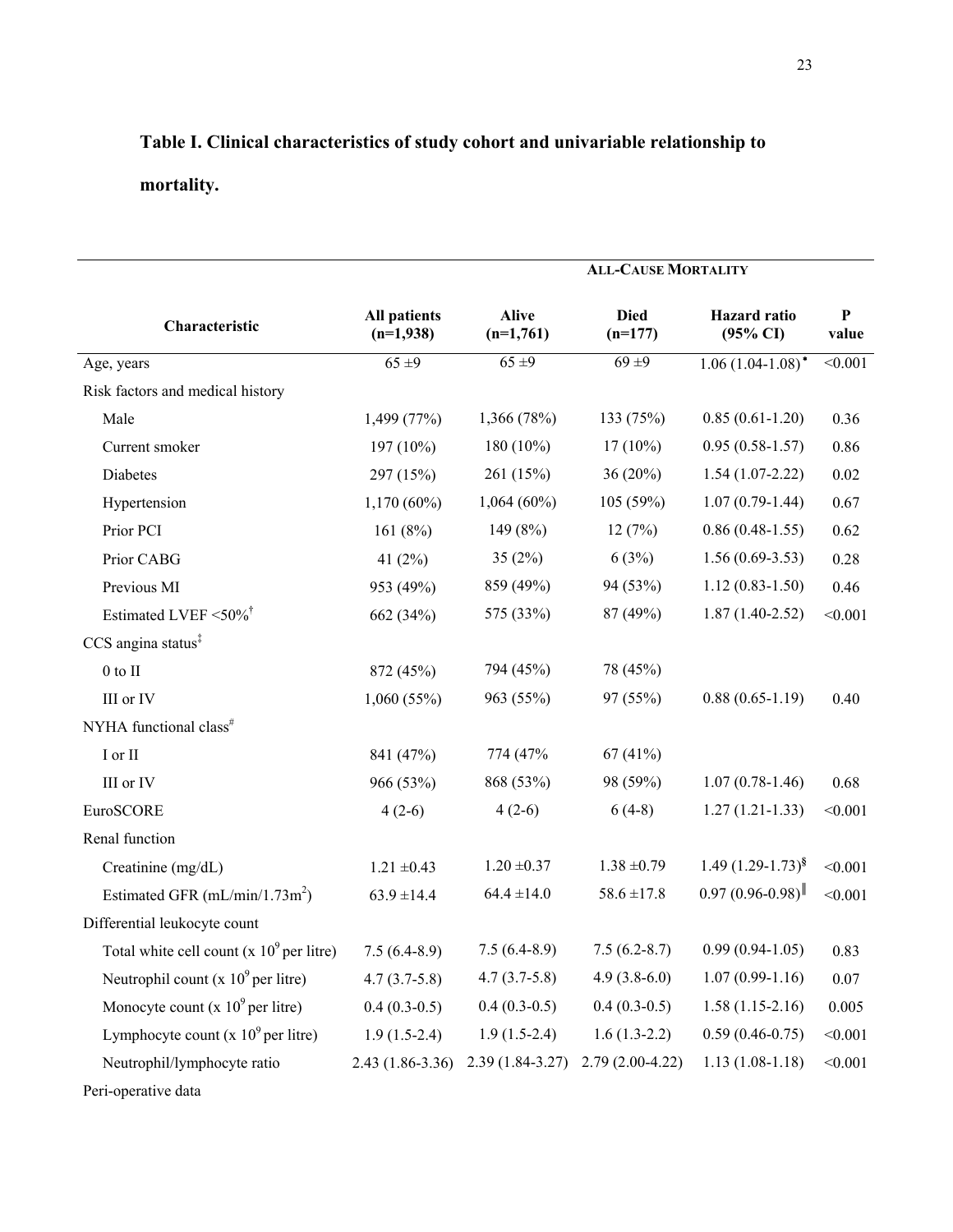| Pre-operative intra-aortic balloon   | 74 $(4\%)$      | 67(4%)          | 7(4%)           | $1.58(0.74-3.38)$               | 0.24    |
|--------------------------------------|-----------------|-----------------|-----------------|---------------------------------|---------|
| Additional major cardiac procedure** | $208(11\%)$     | 167(9%)         | 41 $(23%)$      | $1.72(1.45-2.05)$               | < 0.001 |
| Number of bypass grafts              | $2.57 \pm 0.83$ | $2.58 \pm 0.83$ | $2.46 \pm 0.89$ | $0.82(0.68-0.98)$               | 0.03    |
| Internal mammary artery used         | 1298 (67%)      | 1212(69%)       | 86 (49%)        | $0.48(0.36-0.65)$               | < 0.001 |
| Off pump procedure                   | $219(11\%)$     | 207(12%)        | 12(7%)          | $0.73(0.40-1.31)$               | 0.28    |
| Bypass time (minutes)                | 79 (59-97)      | 78 (59-96)      | $87(67-123)$    | $1.04(1.03-1.04)$ <sup>††</sup> | < 0.001 |
| Cross clamp time (minutes)           | $43(32-53)$     | $43(32-53)$     | $46(36-74)$     | $1.07(1.05-1.09)^{\dagger}$     | < 0.001 |

PCI = percutaneous coronary intervention, CABG = coronary artery bypass grafting, MI = myocardial infarction, LVEF = left ventricular ejection fraction, CCS = Canadian Cardiovascular Society, NYHA = New York Heart Association, GFR = glomerular filtration rate.

∗ Hazard ratio per year, § Hazard ratio per mg/dL, ║ Hazard ratio per mL/min/1.73m2 , †† Hazard ratio per 10 minutes

<sup>†</sup> LVEF was not defined in 13 cases,  $\frac{1}{2}$  CCS status was not accurately recorded in 6 patients,  $\frac{1}{2}$  NYHA functional class was not accurately recorded in 131 patients. Percentages refer to patients with data available. ∗∗ see text for details.

To convert creatinine values to micromols per liter multiply by 88.4.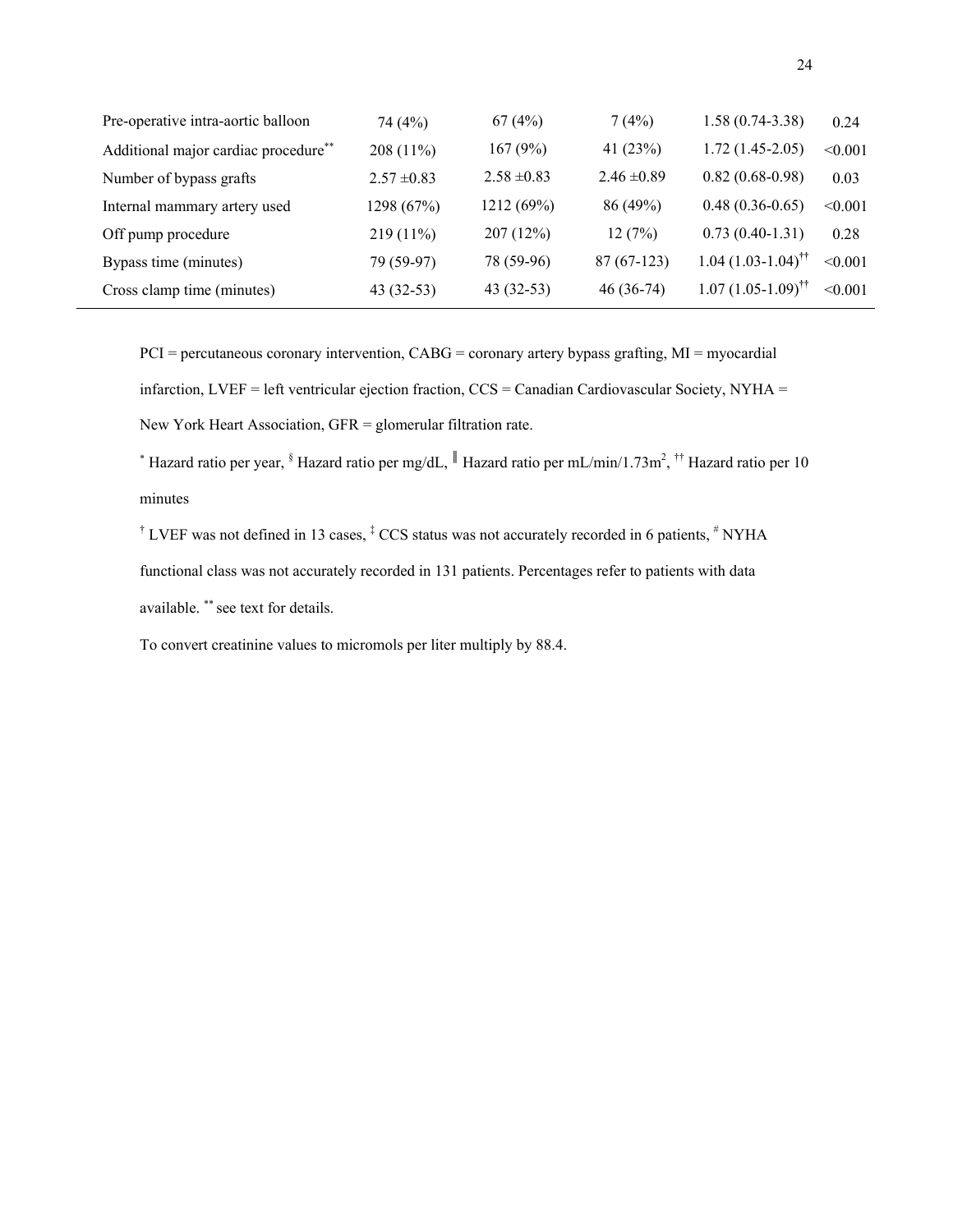| <b>Characteristic</b>              | Hazard ratio | 95% CI        | Wald $\chi^2$ | P value      |
|------------------------------------|--------------|---------------|---------------|--------------|
| Time on bypass (per 10 minutes)    | 1.04         | $1.03 - 1.05$ | 34.8          | $\leq 0.001$ |
| Age (per year)                     | 1.04         | $1.02 - 1.06$ | 16.2          | $\leq 0.001$ |
| LV ejection fraction $\leq 50\%$   | 1.76         | 1.30-2.37     | 13.7          | $\leq 0.001$ |
| Creatinine $(mg/dL)$               | 1.38         | 1.15-1.65     | 12.2          | $\leq 0.001$ |
| Neutrophil/lymphocyte ratio        | 1.09         | $1.03 - 1.16$ | 8.3           | 0.004        |
| Additional major cardiac procedure | 1.64         | $1.12 - 2.40$ | 6.4           | 0.004        |

 $CI =$  confidence interval,  $LV =$  left ventricular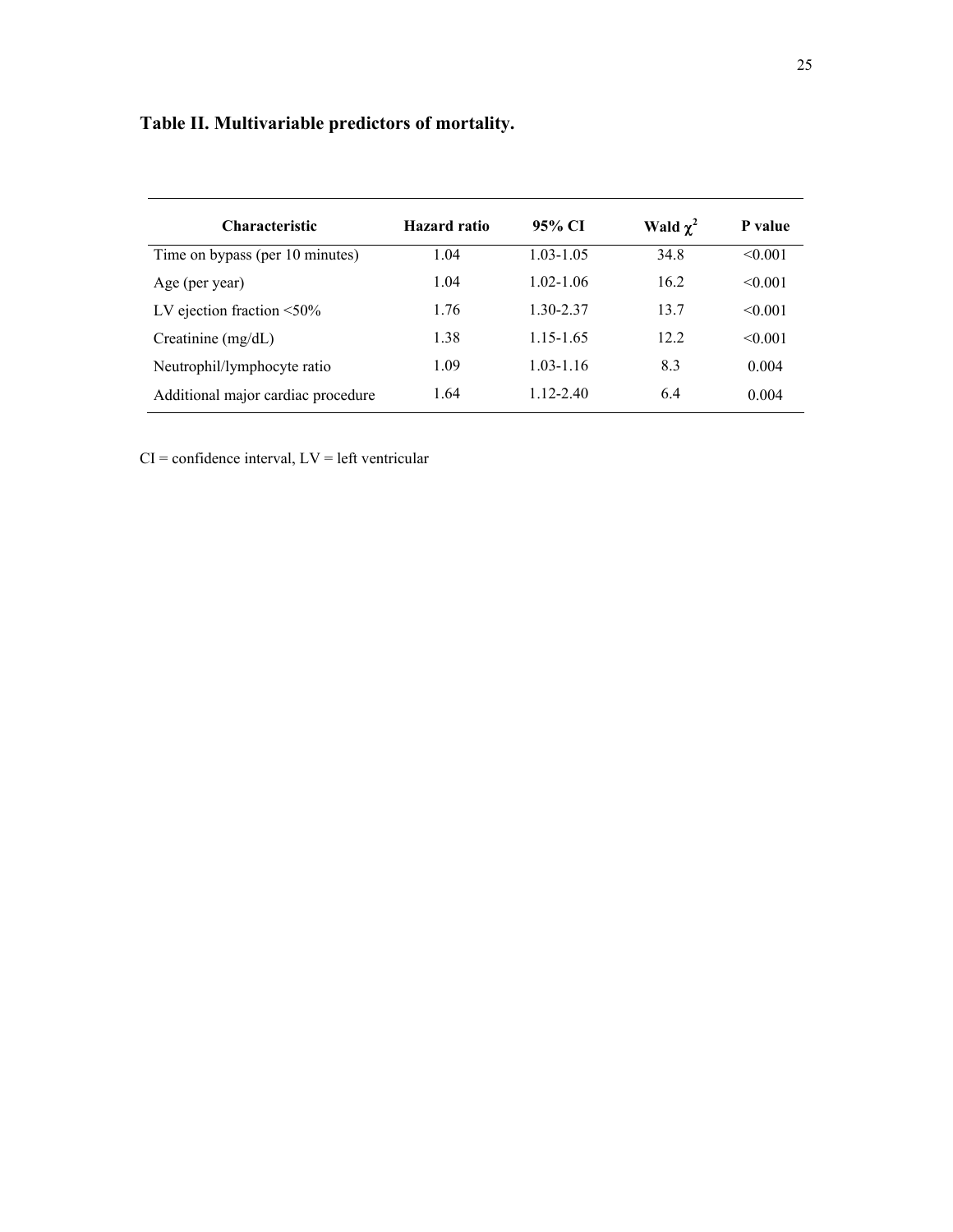|  | Table III. Outcomes according to the neutrophil/lymphocyte ratio (by quartile). |
|--|---------------------------------------------------------------------------------|
|--|---------------------------------------------------------------------------------|

| <b>Characteristic</b>               | <b>Quartile 1</b><br>$0.12 - 1.85$<br>$n=483$ | <b>Quartile 2</b><br>1.86-2.42<br>$n = 486$ | Quartile 3<br>$2.43 - 3.35$<br>$n=483$ | <b>Quartile 4</b><br>3.36-28.50<br>$n = 486$ |
|-------------------------------------|-----------------------------------------------|---------------------------------------------|----------------------------------------|----------------------------------------------|
| All-cause mortality, $n$ (%)        | 37(8%)                                        | 34(7%)                                      | 33 $(7%)$                              | 73 (15%)                                     |
| Unadjusted HR (95% CI)              |                                               | $0.89(0.56-1.42)$                           | $0.89(0.56-1.43)$                      | $2.06(1.39-3.06)*$                           |
| HR adjusted for EuroSCORE (95% CI)  |                                               | $0.81(0.51-1.30)$                           | $0.77(0.48-1.23)$                      | 1.42 $(0.95 - 2.15)^{\dagger}$               |
| Cardiovascular mortality, $n$ (%)   | 30(6%)                                        | 30(6%)                                      | 31 $(6%)$                              | 63(13%)                                      |
| Unadjusted HR (95% CI)              |                                               | $0.97(0.59-1.61)$                           | $1.03(0.63-1.71)$                      | $2.19(1.42-3.39)*$                           |
| HR adjusted for EuroSCORE (95% CI)  |                                               | $0.88(0.53 - 1.47)$                         | $0.88(0.53-1.46)$                      | $1.46(0.93-2.29)^{\ddagger}$                 |
| Post-operative hospital stay (days) | $9(7-11)$                                     | $9(7-11)$                                   | $9(7-12)$                              | $10(8-13)$                                   |

 $CI =$  confidence interval,  $HR =$  hazard ratio

<sup>∗</sup> p<0.001 quartile 4 *v* quartile 1, † p=0.09 quartile 4 *v* quartile 1, ‡ p=0.10 quartile 4 *v* quartile 1.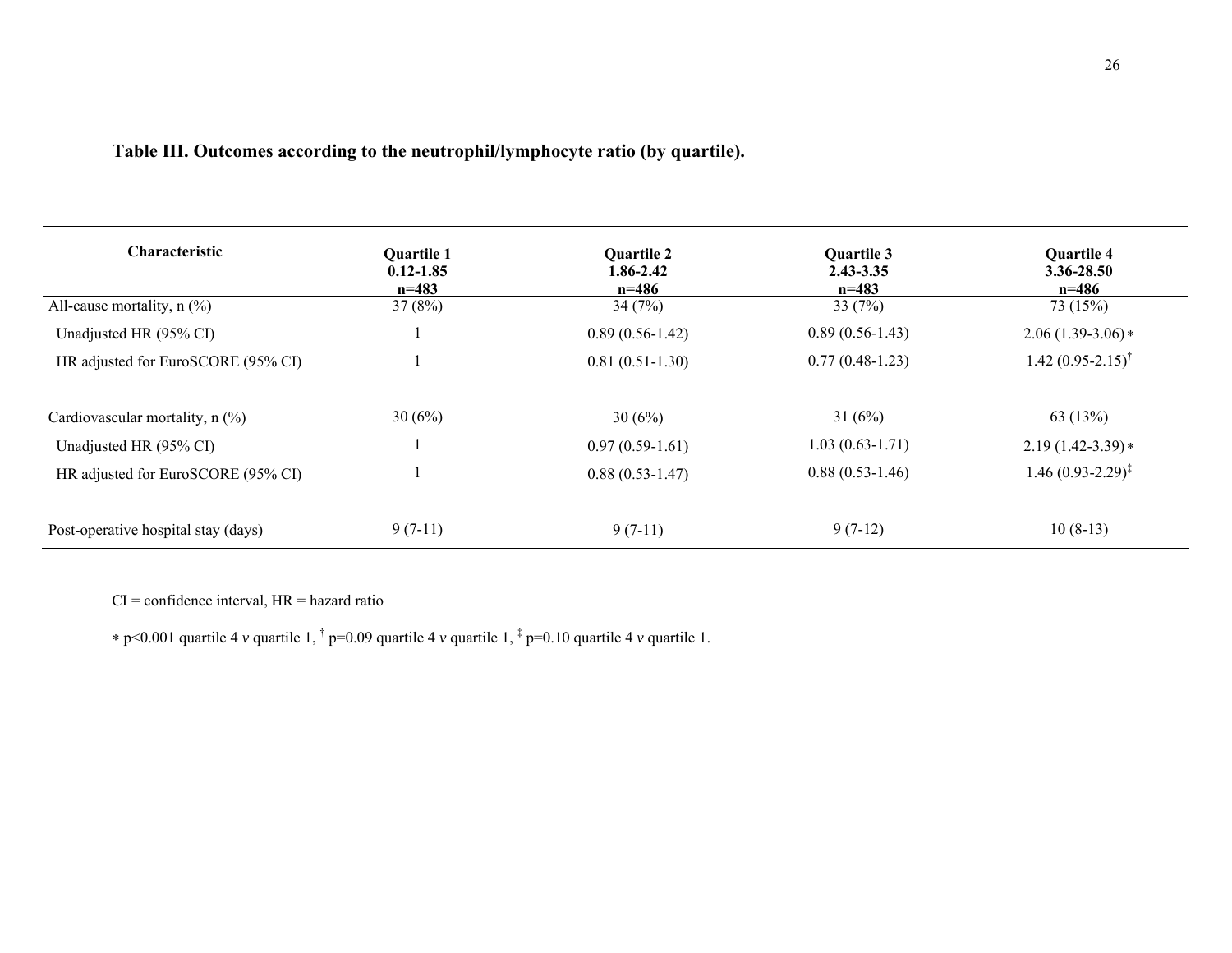## **Table IV. Baseline characteristics and early post-operative complications according to neutrophil/lymphocyte ratio (by**

### **quartile).**

|                                             | Quartile 1                 | Quartile 2             | Quartile 3             | Quartile 4              |         |
|---------------------------------------------|----------------------------|------------------------|------------------------|-------------------------|---------|
| Characteristic / complication               | $0.12 - 1.85$<br>$n = 483$ | 1.86-2.42<br>$n = 486$ | 2.43-3.35<br>$n = 483$ | 3.36-28.50<br>$n = 486$ | P value |
| Age (years)                                 | $63 \pm 9$                 | $64 + 9$               | $66 + 9$               | $68 + 9$                | < 0.001 |
| Male                                        | 371 (77%)                  | 377 (78%)              | 362 (75%)              | 389 (80%)               | 0.40    |
| Creatinine (mg/dL)                          | $1.14 \pm 0.20$            | $1.17 \pm 0.23$        | $1.23 \pm 0.48$        | $1.30 \pm 0.63$         | < 0.001 |
| Estimated GFR $(mL/min/1.73m^2)$            | $66.9 \pm 12.6$            | $65.0 \pm 13.3$        | $62.6 \pm 15.0$        | $60.9 \pm 16.0$         | < 0.001 |
| Hypertension                                | 281 (58%)                  | 281 (58%)              | 308 (64%)              | 300 (62%)               | 0.10    |
| Diabetes mellitus                           | 72 (15%)                   | 64 (13%)               | 75(16%)                | 86 (18%)                | 0.15    |
| Smoker                                      | 57(12%)                    | 54 (11%)               | 50 $(10\%)$            | 36(7%)                  | 0.02    |
| Previous MI                                 | 244 (51%)                  | 227 (47%)              | 219 (45%)              | 263(54%)                | 0.35    |
| Estimated LVEF <50%*                        | 163(34%)                   | 149 (31%)              | 159 (33%)              | 191 (40%)               | 0.04    |
| CCS status III or $IV^{\dagger}$            | 255 (53%)                  | 270 (56%)              | 272 (57%)              | 263 (54%)               | 0.66    |
| NYHA class III or $IV^{\ddagger}$           | 230 (51%)                  | 242 (53%)              | 240 (53%)              | 254 (56%)               | 0.16    |
| EuroSCORE                                   | $3(2-5)$                   | $3(2-5)$               | $4(2-6)$               | $5(3-7)$                | < 0.001 |
| Post-operative re-intubation                | $3(1\%)$                   | $6(1\%)$               | 15(3%)                 | 19(4%)                  | < 0.001 |
| New post-operative dialysis                 | $1(1\%)$                   | 4(1%)                  | $2(1\%)$               | 7(1%)                   | 0.06    |
| Post-operative septicemia <sup>#</sup>      | $6(1\%)$                   | 8(2%)                  | $4(1\%)$               | 11(2%)                  | 0.38    |
| Post-operative chest infection <sup>#</sup> | 44 (9%)                    | 41 $(8%)$              | 44 (10%)               | 61(13%)                 | 0.08    |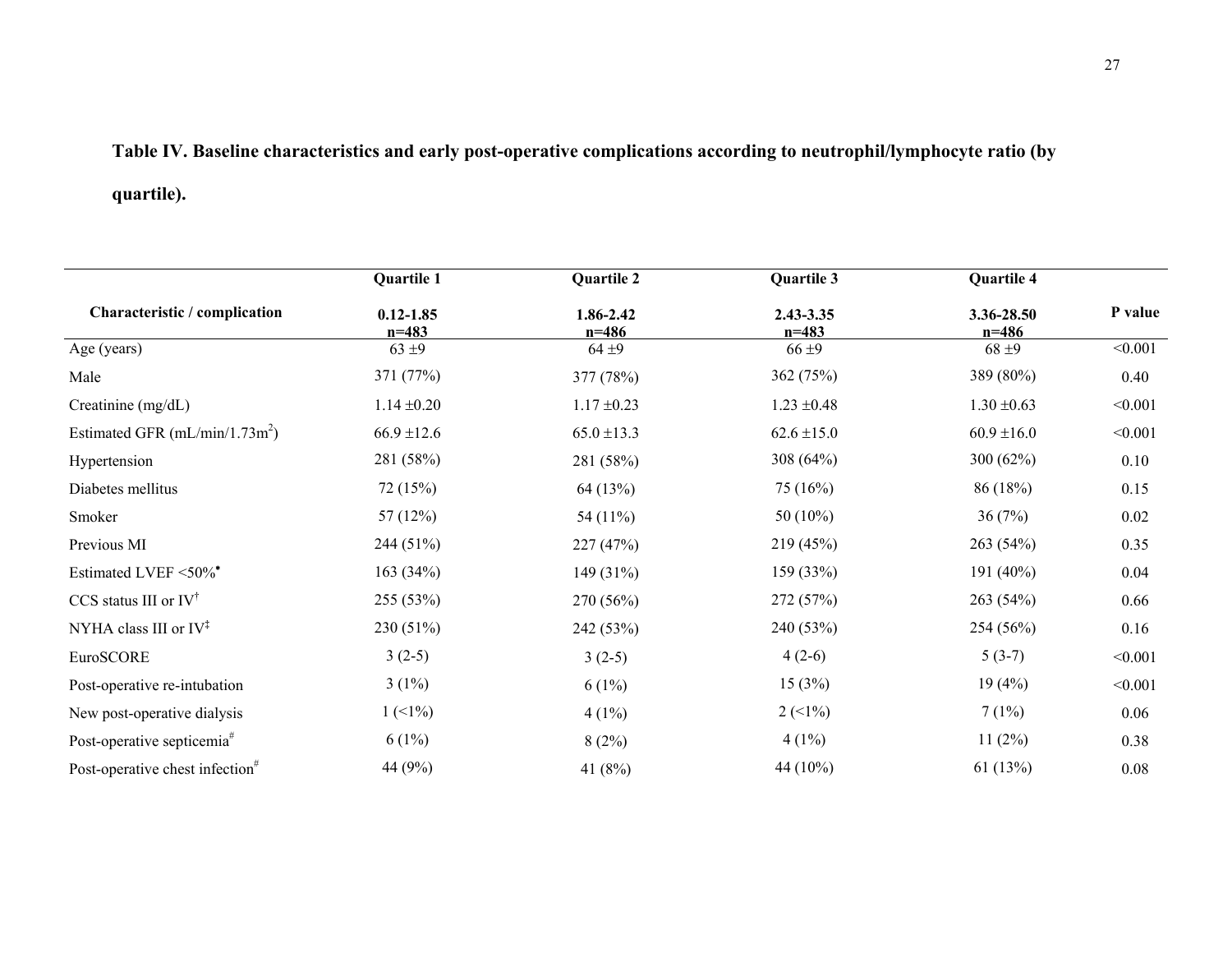| Post-operative atrial dysrhythmia <sup>#</sup> | 99 (20%)          | 83(17%)           | $99(20\%)$        | 120(25%)           | 0.07 |
|------------------------------------------------|-------------------|-------------------|-------------------|--------------------|------|
| Cardiac troponin I at 24 h (ng/mL)             | $4.27(2.15-8.77)$ | $4.02(2.18-8.91)$ | $4.28(2.26-9.19)$ | $5.06(2.54-11.40)$ | 0.01 |

Data are expressed as mean (standard deviation) if normally distributed, median (interquartile range) if skewed or number (percentage) of patients if categorical. Abbreviations as in Table I

\* LVEF was not defined in 13 patients, <sup>†</sup> CCS angina status was not accurately recorded in 6 patients, <sup>‡</sup> NYHA functional class was not accurately recorded in

131 patients. Percentages refer to patients with data available. **#** clinically apparent.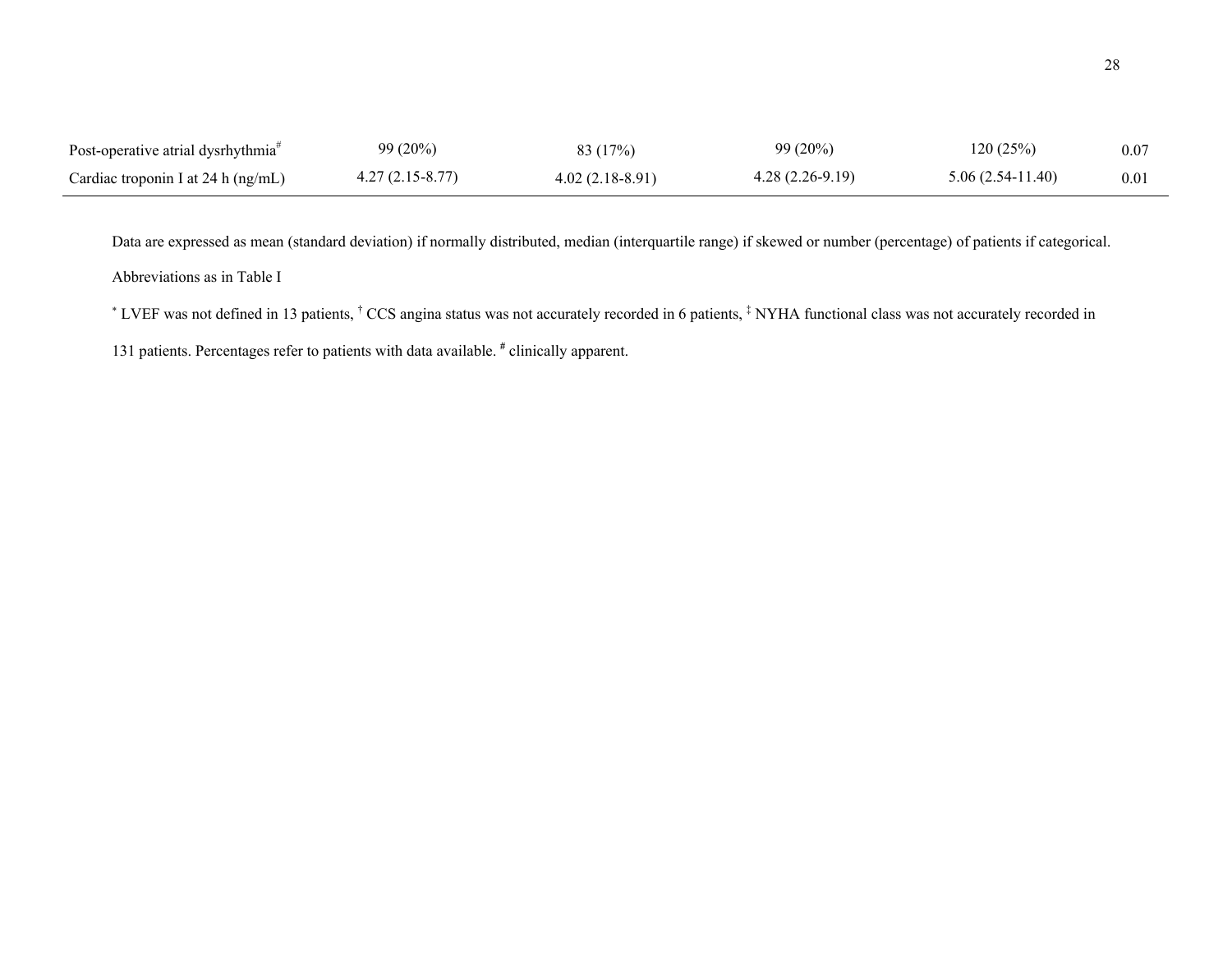### **FIGURE LEGEND**

| Neutrophil/lymphocyte ratio quartile 1 |  |
|----------------------------------------|--|
| Neutrophil/lymphocyte ratio quartile 2 |  |
| Neutrophil/lymphocyte ratio quartile 3 |  |

Neutrophil/lymphocyte ratio quartile 4  $\sim$   $\sim$